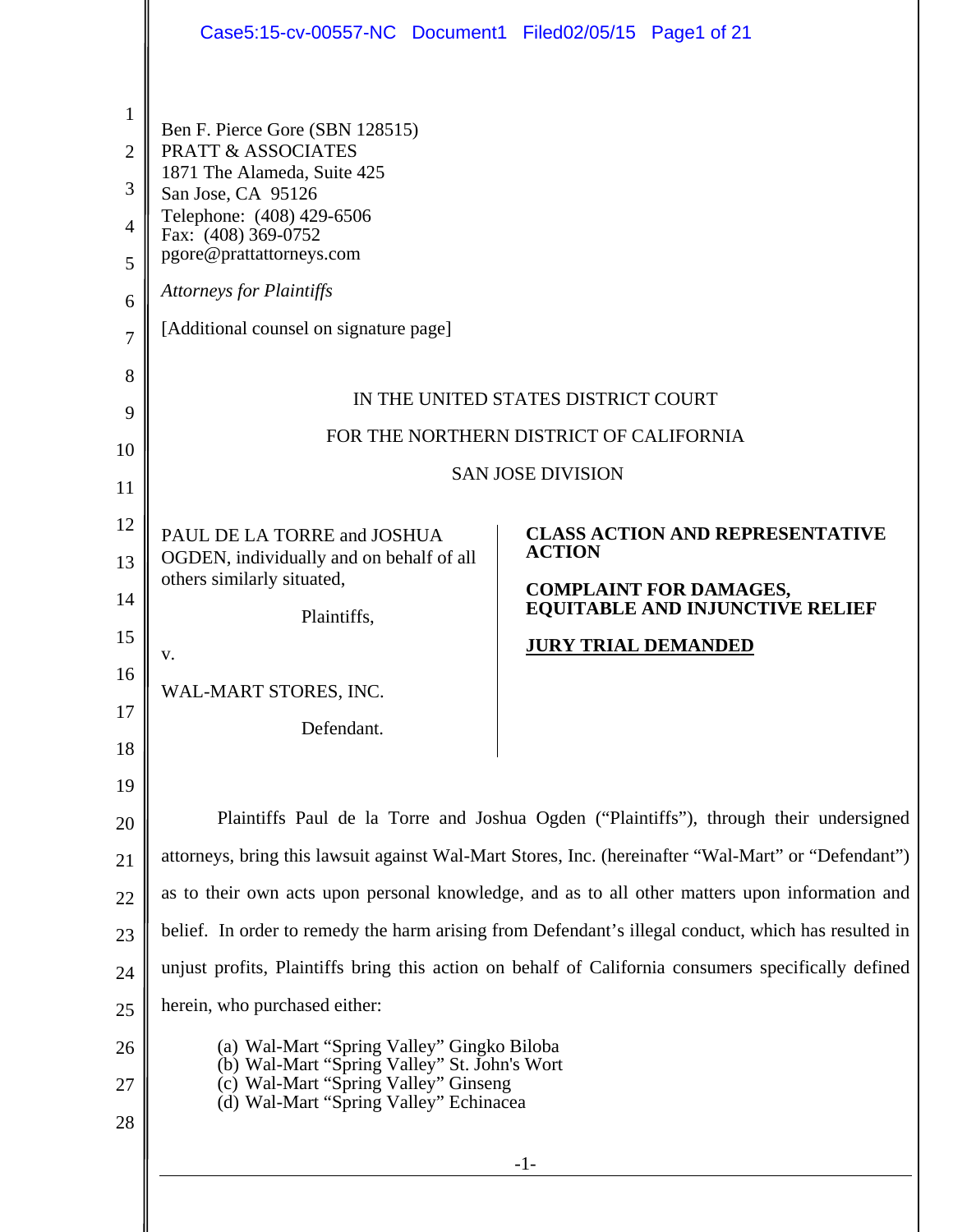1

║

### **INTRODUCTION**

| 1.<br>On February 2, 2015, New York Attorney General Eric T. Schneiderman sent a<br>demand letter to Wal-Mart President and CEO Doug McMillon, ordering Wal-Mart to<br>immediately cease and desist engaging in the sale of adulterated and mislabeled herbal dietary<br>supplements. These products included various Wal-Mart "Spring Valley" supplements, including<br>Wal-Mart "Spring Valley" Gingko Biloba, Wal-Mart "Spring Valley" St. John's Wort, Wal-Mart<br>"Spring Valley" Ginseng, and Wal-Mart "Spring Valley" Echinacea ("the Misbranded Wal-Mart<br>"Spring Valley" Products") that either could not be verified to contain the labeled substance, or<br>which were found to contain ingredients not listed on the labels.<br>2.<br>Attorney General Schneiderman requested that Wal-Mart provide detailed<br>information relating to the production, processing and testing of herbal supplements sold at their |
|----------------------------------------------------------------------------------------------------------------------------------------------------------------------------------------------------------------------------------------------------------------------------------------------------------------------------------------------------------------------------------------------------------------------------------------------------------------------------------------------------------------------------------------------------------------------------------------------------------------------------------------------------------------------------------------------------------------------------------------------------------------------------------------------------------------------------------------------------------------------------------------------------------------------------------|
|                                                                                                                                                                                                                                                                                                                                                                                                                                                                                                                                                                                                                                                                                                                                                                                                                                                                                                                                  |
|                                                                                                                                                                                                                                                                                                                                                                                                                                                                                                                                                                                                                                                                                                                                                                                                                                                                                                                                  |
|                                                                                                                                                                                                                                                                                                                                                                                                                                                                                                                                                                                                                                                                                                                                                                                                                                                                                                                                  |
|                                                                                                                                                                                                                                                                                                                                                                                                                                                                                                                                                                                                                                                                                                                                                                                                                                                                                                                                  |
|                                                                                                                                                                                                                                                                                                                                                                                                                                                                                                                                                                                                                                                                                                                                                                                                                                                                                                                                  |
|                                                                                                                                                                                                                                                                                                                                                                                                                                                                                                                                                                                                                                                                                                                                                                                                                                                                                                                                  |
|                                                                                                                                                                                                                                                                                                                                                                                                                                                                                                                                                                                                                                                                                                                                                                                                                                                                                                                                  |
|                                                                                                                                                                                                                                                                                                                                                                                                                                                                                                                                                                                                                                                                                                                                                                                                                                                                                                                                  |
|                                                                                                                                                                                                                                                                                                                                                                                                                                                                                                                                                                                                                                                                                                                                                                                                                                                                                                                                  |
|                                                                                                                                                                                                                                                                                                                                                                                                                                                                                                                                                                                                                                                                                                                                                                                                                                                                                                                                  |
| stores, as well as set forth a thorough explanation of quality control measures in place.                                                                                                                                                                                                                                                                                                                                                                                                                                                                                                                                                                                                                                                                                                                                                                                                                                        |
| 3.<br>The Attorney General's letter expressly warned Defendant that, "contamination,                                                                                                                                                                                                                                                                                                                                                                                                                                                                                                                                                                                                                                                                                                                                                                                                                                             |
| substitution and falsely labeling herbal products constitute deceptive business practices and, more                                                                                                                                                                                                                                                                                                                                                                                                                                                                                                                                                                                                                                                                                                                                                                                                                              |
| importantly, present considerable health risks for consumers." (Exhibit 1, Attorney General Letter                                                                                                                                                                                                                                                                                                                                                                                                                                                                                                                                                                                                                                                                                                                                                                                                                               |
| to Wal-Mart).                                                                                                                                                                                                                                                                                                                                                                                                                                                                                                                                                                                                                                                                                                                                                                                                                                                                                                                    |
| The letter came as DNA testing, performed as part of an ongoing investigation by                                                                                                                                                                                                                                                                                                                                                                                                                                                                                                                                                                                                                                                                                                                                                                                                                                                 |
| the Attorney General's Office, revealed that all of the products purchased by Plaintiffs in this                                                                                                                                                                                                                                                                                                                                                                                                                                                                                                                                                                                                                                                                                                                                                                                                                                 |
| cause were negative for the ingredient listed on the front of the package.                                                                                                                                                                                                                                                                                                                                                                                                                                                                                                                                                                                                                                                                                                                                                                                                                                                       |
| An expert in DNA barcoding technology, Dr. James A. Schulte II of Clarkson<br>5.                                                                                                                                                                                                                                                                                                                                                                                                                                                                                                                                                                                                                                                                                                                                                                                                                                                 |
| University in Potsdam, N.Y., was hired by the Attorney General's office to perform the testing.                                                                                                                                                                                                                                                                                                                                                                                                                                                                                                                                                                                                                                                                                                                                                                                                                                  |
| DNA barcodes are short genetic markers in an organism's DNA and are used to<br>6.                                                                                                                                                                                                                                                                                                                                                                                                                                                                                                                                                                                                                                                                                                                                                                                                                                                |
| identify it as belonging to a particular species. Barcodes provide an unbiased, reproducible                                                                                                                                                                                                                                                                                                                                                                                                                                                                                                                                                                                                                                                                                                                                                                                                                                     |
|                                                                                                                                                                                                                                                                                                                                                                                                                                                                                                                                                                                                                                                                                                                                                                                                                                                                                                                                  |
| $-2-$                                                                                                                                                                                                                                                                                                                                                                                                                                                                                                                                                                                                                                                                                                                                                                                                                                                                                                                            |
|                                                                                                                                                                                                                                                                                                                                                                                                                                                                                                                                                                                                                                                                                                                                                                                                                                                                                                                                  |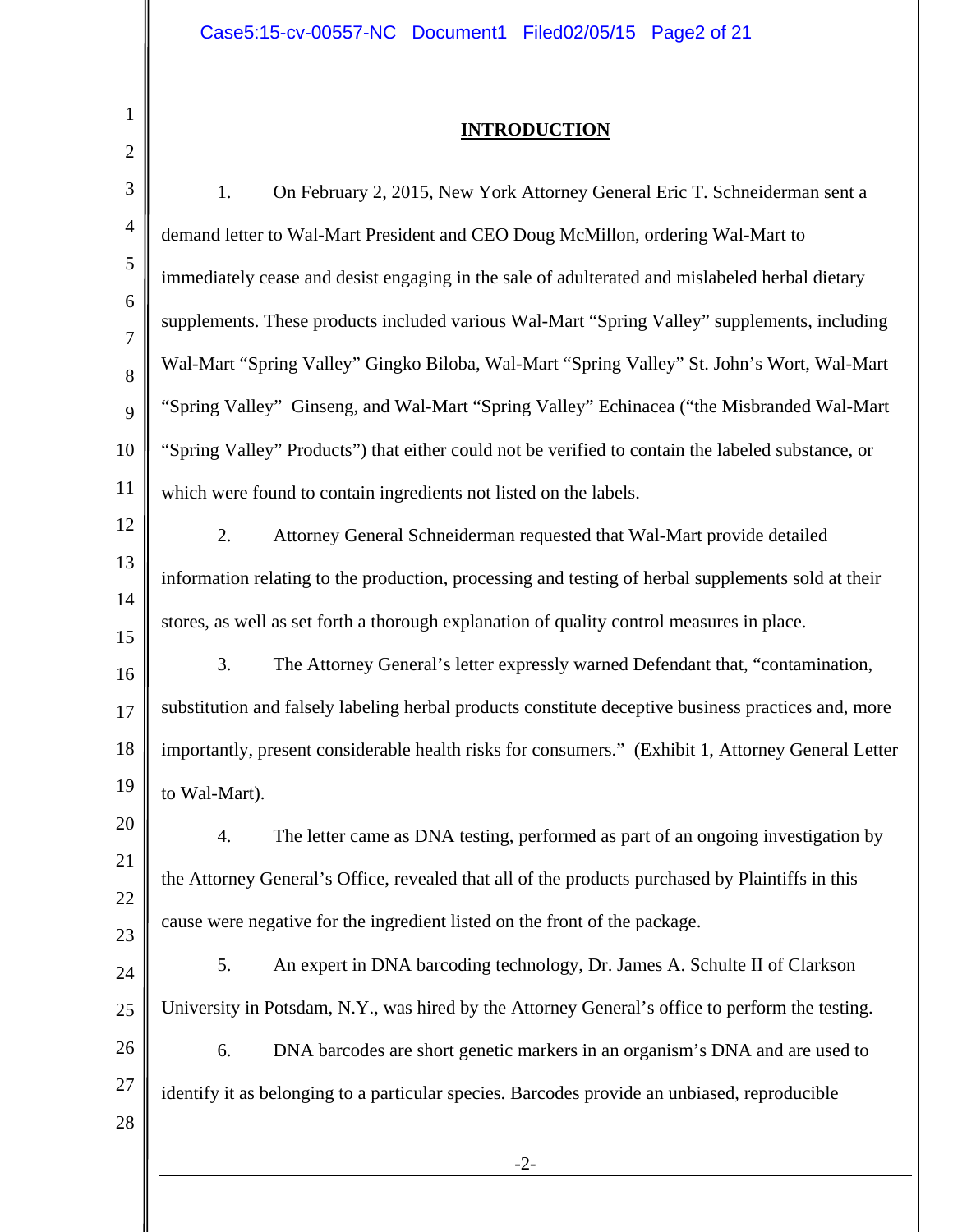| $\mathbf{1}$   | method of species identification. Barcodes can be used to determine the exact plant species being                                                                                          |
|----------------|--------------------------------------------------------------------------------------------------------------------------------------------------------------------------------------------|
| $\overline{2}$ | tested.                                                                                                                                                                                    |
| 3              | 7.<br>All of the Misbranded Wal-Mart "Spring Valley" Products" tested negative for the                                                                                                     |
| $\overline{4}$ | advertised package contents according to the testing performed. In reality, they contained, among                                                                                          |
| 5              |                                                                                                                                                                                            |
| 6              | other things, garlic, rice and/or material originating from the daisy family, and none of the gingko                                                                                       |
| $\overline{7}$ | biloba, St. John's wort, ginseng, or echinacea they supposedly contained.                                                                                                                  |
| 8              | 8.<br>Plaintiffs relied on Defendant's representations that the Misbranded Wal-Mart                                                                                                        |
| 9              | "Spring Valley" Products" were what they purported to be: supplements containing gingko biloba,                                                                                            |
| 10             | St. John's wort, ginseng, or echinacea. Plaintiffs did not purchase Defendant's supplement to                                                                                              |
| 11             | ingest garlic, rice or material originating from the daisy family.                                                                                                                         |
| 12             | 9.<br>Studies conducted by the Centre for Biodiversity Genomics at the University of                                                                                                       |
| 13             |                                                                                                                                                                                            |
| 14             | Guelph and others have previously alerted the dietary supplement industry to the fact that it is not                                                                                       |
| 15             | providing the public with authentic products without substitution, contamination or fillers.                                                                                               |
| 16             | (Exhibit 1)                                                                                                                                                                                |
| 17             | 10.<br>According to Attorney General Schneiderman:                                                                                                                                         |
| 18             | "this investigation makes one thing abundantly clear: the old adage 'buyer beware' may                                                                                                     |
| 19             | be especially true for consumers of herbal supplements," "The DNA test results seem to<br>confirm long-standing questions about the herbal supplement industry. Mislabeling,               |
| 20             | contamination, and false advertising are illegal. They also pose unacceptable risks to New                                                                                                 |
| 21             | York families—especially those with allergies to hidden ingredients. At the end of the day,<br>American corporations must step up to the plate and ensure that their customers are getting |
| 22             | what they pay for, especially when it involves promises of good health."                                                                                                                   |
| 23             |                                                                                                                                                                                            |
| 24             | 11.<br>According to Arthur P. Grollman, M.D., Professor of Pharmacological Sciences at                                                                                                     |
| 25             | Stony Brook University, "this study undertaken by Attorney General Schneiderman's office is a                                                                                              |
| 26             | well-controlled, scientifically-based documentation of the outrageous degree of adulteration in the                                                                                        |
| 27             | herbal supplement industry."                                                                                                                                                               |
| 28             |                                                                                                                                                                                            |
|                | $-3-$                                                                                                                                                                                      |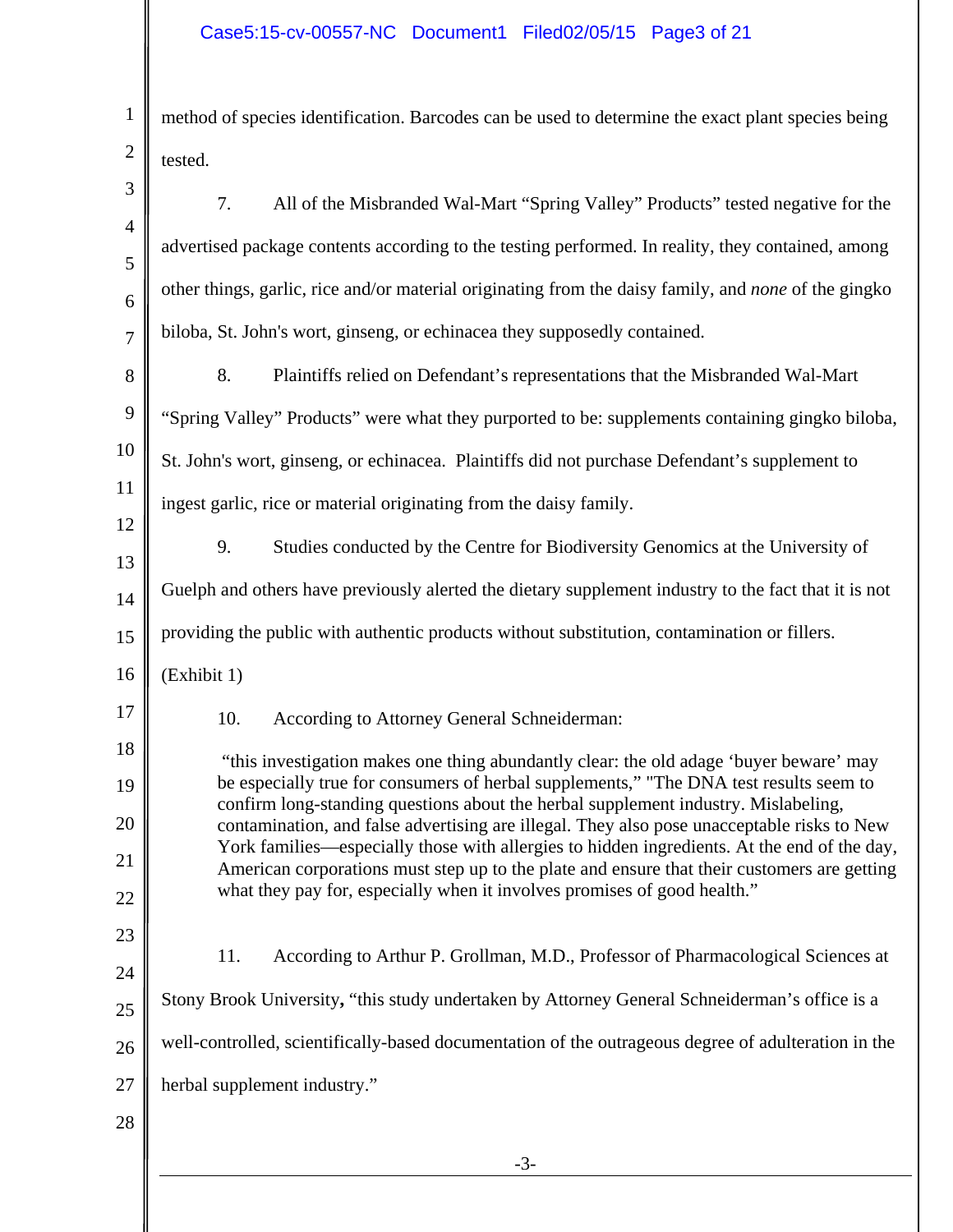| $\mathbf{1}$   | 12.<br>Using DNA barcoding technology to examine the contents of herbal supplements,                |
|----------------|-----------------------------------------------------------------------------------------------------|
| $\sqrt{2}$     | the Attorney General focused on what appears to be Defendant's practice of substituting             |
| 3              | contaminants and fillers in the place of authentic product.                                         |
| $\overline{4}$ | 13.<br>The testing revealed that all of the retailers were selling a large percentage of            |
| 5<br>6         | supplements for which modern DNA barcode technology could not detect the labeled botanical          |
| $\overline{7}$ | substance.                                                                                          |
| 8              | 14.<br>If the producers of herbal supplements fail to identify all the ingredients on a             |
| 9              | product's label, a consumer with food allergies, or who is taking medication for an unrelated       |
| 10             | illness, is taking a potentially serious health risk every time a contaminated herbal supplement is |
| 11             | ingested.                                                                                           |
| 12             | 15.<br>Plaintiffs did not purchase Defendant's supplements to assume these risks and                |
| 13<br>14       | would not have purchased Defendant's products if they had known they were contaminated and          |
| 15             | potentially dangerous.                                                                              |
| 16             | 16.<br>The Misbranded Wal-Mart "Spring Valley" Products were and are worthless as a                 |
| 17             | matter of law, failing to contain any of the advertised ingredients. A full return of the purchase  |
| 18             | price is warranted for the purchase of these supplements.                                           |
| 19             |                                                                                                     |
| 20             | <b>PARTIES</b>                                                                                      |
| 21             | 17.<br>Plaintiff Paul de la Torre is a resident of Los Gatos, California, who purchased             |
| 22             | Defendant's misbranded and adulterated products in California during the four (4) years prior to    |
| 23             | the filing of this Complaint (the "Class Period"). Specifically, Mr. de la Torre purchased the      |
| 24<br>25       | following of Defendant's misbranded and adulterated products: Wal-Mart "Spring Valley"              |
| 26             | Gingko Biloba, Wal-Mart "Spring Valley" St. John's Wort, Wal-Mart "Spring Valley" Ginseng,          |
| 27             | and Wal-Mart "Spring Valley" Echinacea.                                                             |
| 28             |                                                                                                     |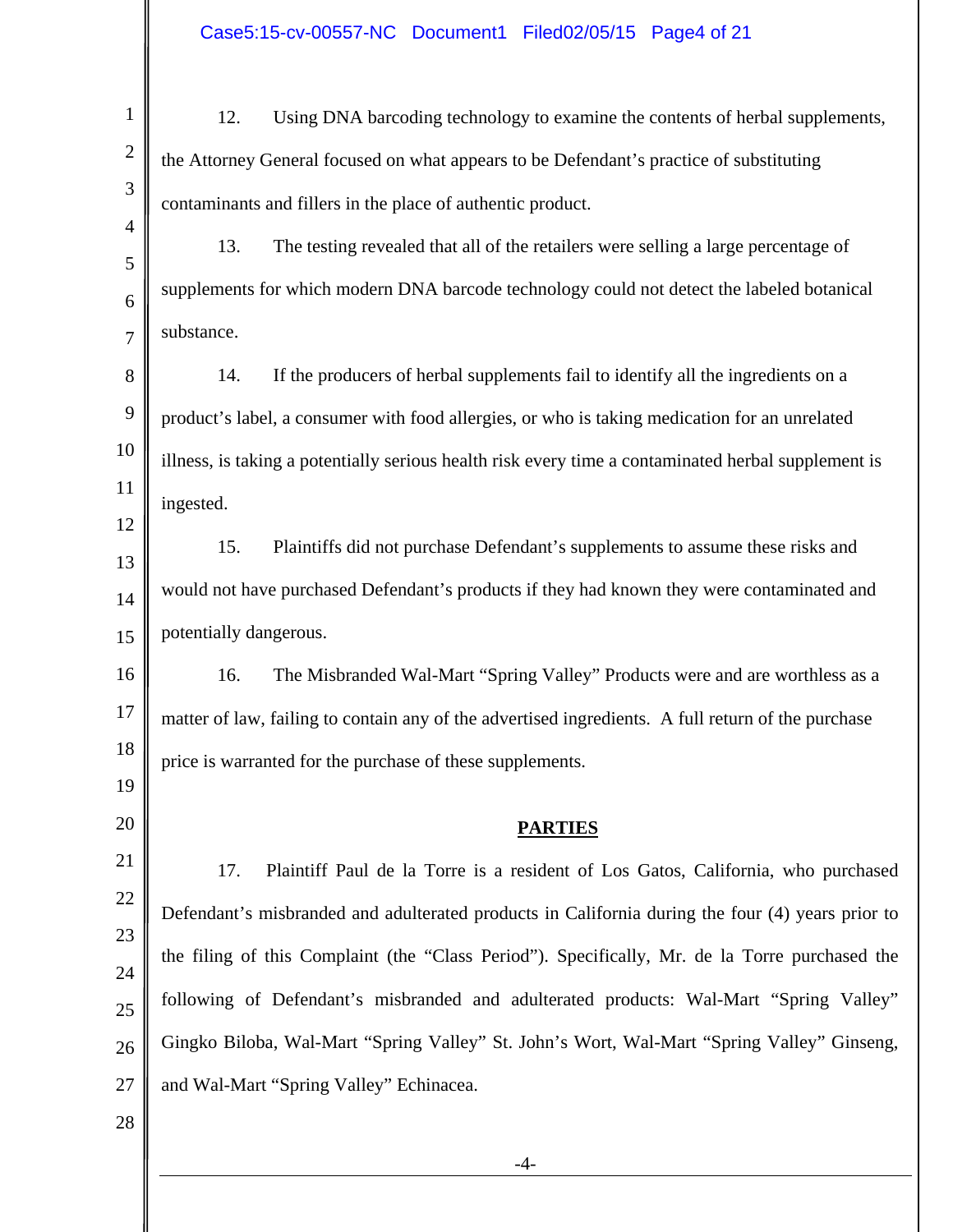## Case5:15-cv-00557-NC Document1 Filed02/05/15 Page5 of 21

| 1                   | 18.<br>Plaintiff Joshua Ogden is a resident of San Jose, California, who purchased                |
|---------------------|---------------------------------------------------------------------------------------------------|
| $\overline{2}$      | Defendant's misbranded and adulterated products in California during the Class Period.            |
| 3                   | Specifically, Mr. Ogden purchased the following of Defendant's misbranded and adulterated         |
| $\overline{4}$<br>5 | products: Wal-Mart "Spring Valley" Gingko Biloba, Wal-Mart "Spring Valley" St. John's Wort,       |
| 6                   | Wal-Mart "Spring Valley" Ginseng, and Wal-Mart "Spring Valley" Echinacea.                         |
| 7                   | 19.<br>Defendant Wal-Mart Stores, Inc. is a Delaware corporation with its principal place         |
| 8                   | of business at 702 SW 8 <sup>th</sup> Street, Bentonville, Benton County, Arkansas, 72716.        |
| 9                   | 20.<br>California law applies to all claims set forth in this Complaint because Plaintiffs live   |
| 10                  | in California and purchased Defendant's products here. Also, Defendant sells products in          |
| 11                  | California. The misconduct alleged herein was implemented in California and has a shared nexus    |
| 12<br>13            | with California. The formulation and execution of the unlawful practices alleged herein occurred  |
| 14                  | in, or emanated from, California. Accordingly, California has significant contacts and/or a       |
| 15                  | significant aggregation of contacts with the claims asserted by Plaintiffs and all Class members. |
| 16                  | <b>JURISDICTION AND VENUE</b>                                                                     |
| 17                  | This Court has original jurisdiction over this action under $28$ U.S.C. $\S$ 1332(d)<br>21.       |
| 18                  | because this is a class action in which: (1) there are over 100 members in the proposed class;    |
| 19                  | (2) members of the proposed class have a different citizenship from Defendant; and (3) the claims |
| 20<br>21            | of the proposed class members exceed \$5,000,000 in the aggregate.                                |
| 22                  | The Court has jurisdiction over the federal claim alleged herein pursuant to 28 U.S.C.<br>22.     |
| 23                  | § 1331, because it arises under the laws of the United States.                                    |
| 24                  | The Court has jurisdiction over the California claims alleged herein pursuant to 28<br>23.        |
| 25                  | U.S.C. § 1367, because they form part of the same case or controversy under Article III of the    |
| 26                  | United States Constitution.                                                                       |
| 27                  |                                                                                                   |
| 28                  |                                                                                                   |
|                     | $-5-$                                                                                             |
|                     |                                                                                                   |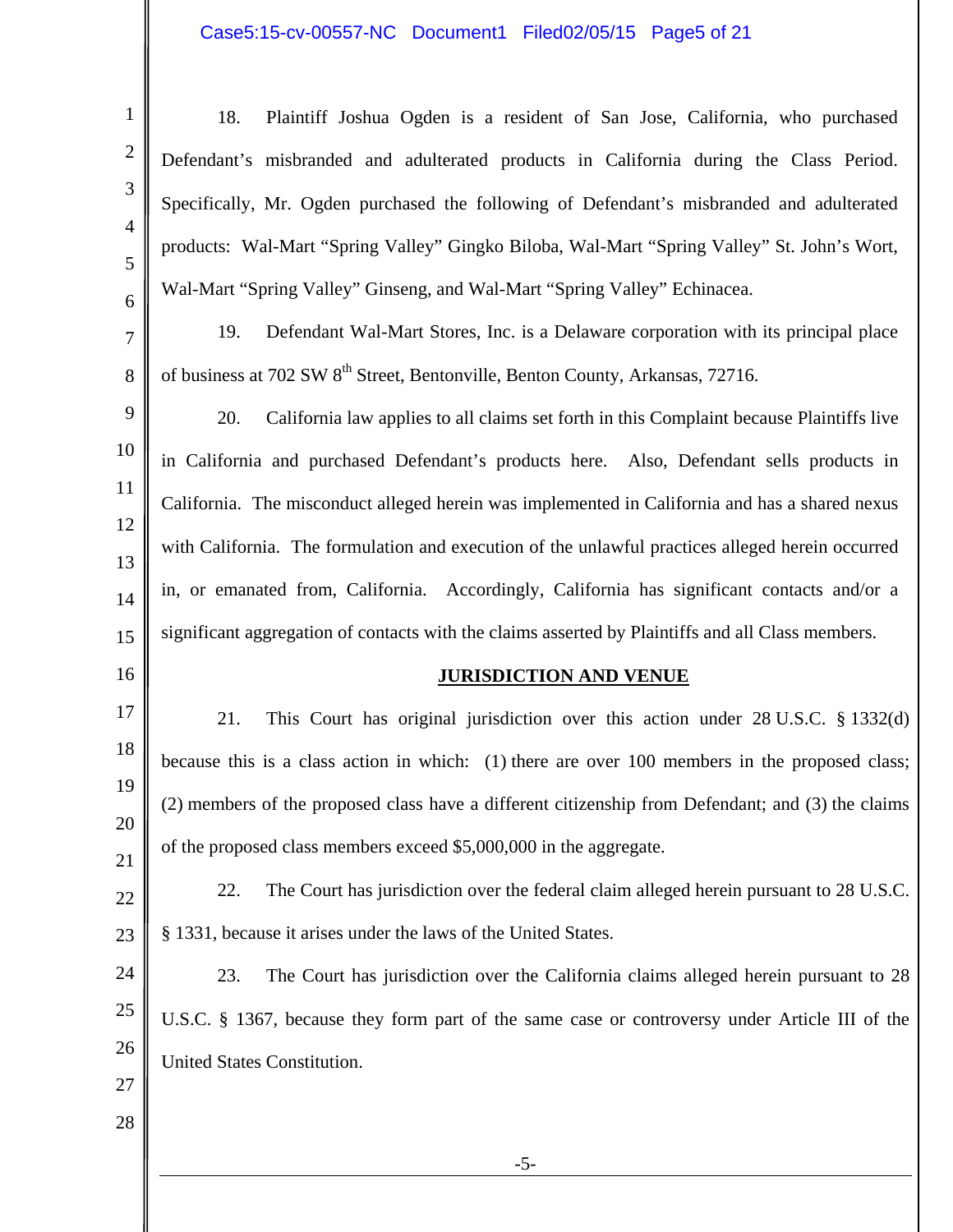1

2

3

4

15

16

24. Alternatively, the Court has jurisdiction over all claims alleged herein pursuant to 28 U.S.C. § 1332, because the matter in controversy exceeds the sum or value of \$75,000, and is between citizens of different states.

5 6 7 8 9 10 25. The Court has personal jurisdiction over Defendant because a substantial portion of the wrongdoing alleged in this Complaint occurred in California, Defendant is authorized to do business in California, has sufficient minimum contacts with California, and otherwise intentionally avails itself of the markets in California through the promotion, marketing and sale of merchandise, sufficient to render the exercise of jurisdiction by this Court permissible under traditional notions of fair play and substantial justice.

11 12 13 14 26. Because a substantial part of the events or omissions giving rise to these claims occurred in this District and because the Court has personal jurisdiction over Defendant, venue is proper in this Court pursuant to 28 U.S.C. § 1391(a) and (b).

### **FACTUAL ALLEGATIONS**

17 18 19 27. Plaintiffs Paul de la Torre and Joshua Ogden regularly purchased Wal-Mart "Spring Valley" Gingko Biloba, Wal-Mart "Spring Valley" St. John's Wort, Wal-Mart "Spring Valley" Ginseng, and Wal-Mart "Spring Valley" Echinacea during the past four years.

20 21 22 23 24 28. In so doing, Plaintiffs reasonably relied on the labels of the Misbranded Wal-Mart "Spring Valley" Products. That is, when Plaintiffs purchased, for example, Wal-Mart "Spring Valley" Gingko Biloba, they believed they were purchasing a product containing nothing but gingko biloba.

25 26 29. In reality, however, recent testing has revealed that Defendant's herbal supplements are not what they purport to be.

27 28 30. Specifically, Wal-Mart "Spring Valley" Gingko Biloba contains no gingko biloba, but instead contains oryza (rice) and dracaena (a tropical house plant), among other substances;

-6-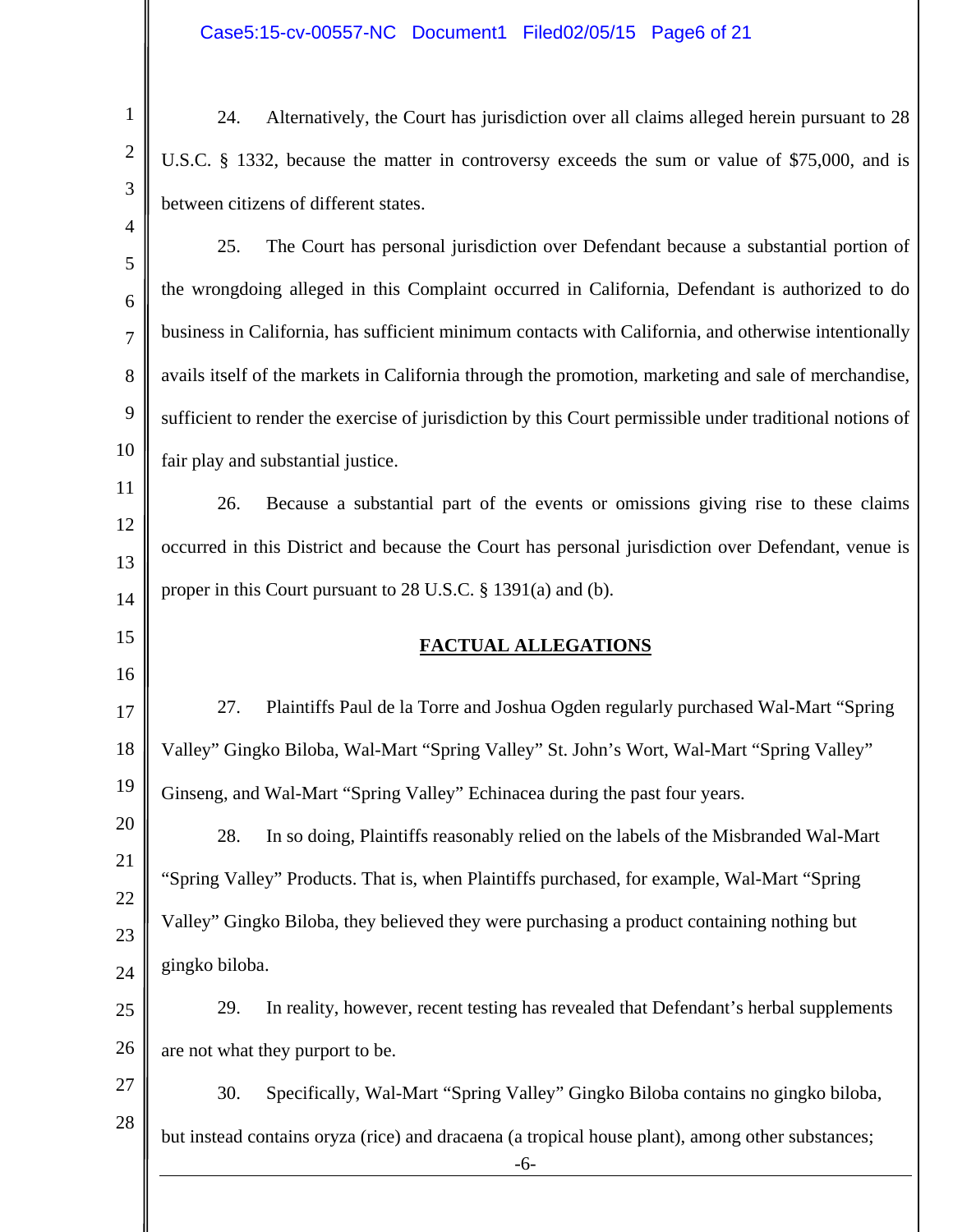### Case5:15-cv-00557-NC Document1 Filed02/05/15 Page7 of 21

| $\mathbf{1}$        | Wal-Mart "Spring Valley" St. John's Wort contains no St. John's wort, but instead contains allium |
|---------------------|---------------------------------------------------------------------------------------------------|
| $\mathbf{2}$        | (garlic), dracaena, and cassava (a tropical root crop); Wal-Mart "Spring Valley" Ginseng contains |
| 3                   | no ginseng, but instead contains dracaena and oryza, among other substances; and Wal-Mart         |
| $\overline{4}$<br>5 | "Spring Valley" Echinacea contains no echinacea, nor any plant material of any sort.              |
| 6                   | 31.<br>In other words, while Defendant purports to sell its customers herbal supplements, the     |
| 7                   | supplements are a sham, containing none of the active ingredient promised in the product's name   |
| 8                   | and on the label.                                                                                 |
| 9                   | 32.<br>The adulterated and misbranded Wal-Mart "Spring Valley" Products are worthless.            |
| 10                  | 33.<br>A reasonable purchaser would believe that Defendant's products did in fact contain         |
| 11                  | the ingredients listed on the labels.                                                             |
| 12<br>13            | A reasonable purchaser would believe that Defendant's Wal-Mart "Spring Valley"<br>34.             |
| 14                  | Gingko Biloba actually contained gingko biloba.                                                   |
| 15                  | A reasonable purchaser would believe that Defendant's Wal-Mart "Spring Valley"<br>35.             |
| 16                  | St. John's Wort actually contained St. John's wort.                                               |
| 17                  | 36.<br>A reasonable purchaser would believe that Defendant's Wal-Mart "Spring Valley"             |
| 18                  | Ginseng actually contained ginseng.                                                               |
| 19                  | A reasonable purchaser would believe that Defendant's Wal-Mart "Spring Valley"<br>37.             |
| 20                  | Echinacea actually contained echinacea.                                                           |
| 21<br>22            | 38.<br>Plaintiffs reasonably relied on Defendant's package labeling of its Misbranded Wal-        |
| 23                  | Mart "Spring Valley" Products.                                                                    |
| 24                  | At point of sale, Plaintiffs did not know, and had no reason to know, that Defendant's<br>39.     |
| 25                  | Misbranded Wal-Mart "Spring Valley" Products were misbranded and adulterated as set forth         |
| 26                  | herein. Plaintiffs would not have bought the Misbranded Wal-Mart "Spring Valley" Products had     |
| 27                  | they known the truth that the products contained none of the ingredients listed on the front of   |
| 28                  | $-7-$                                                                                             |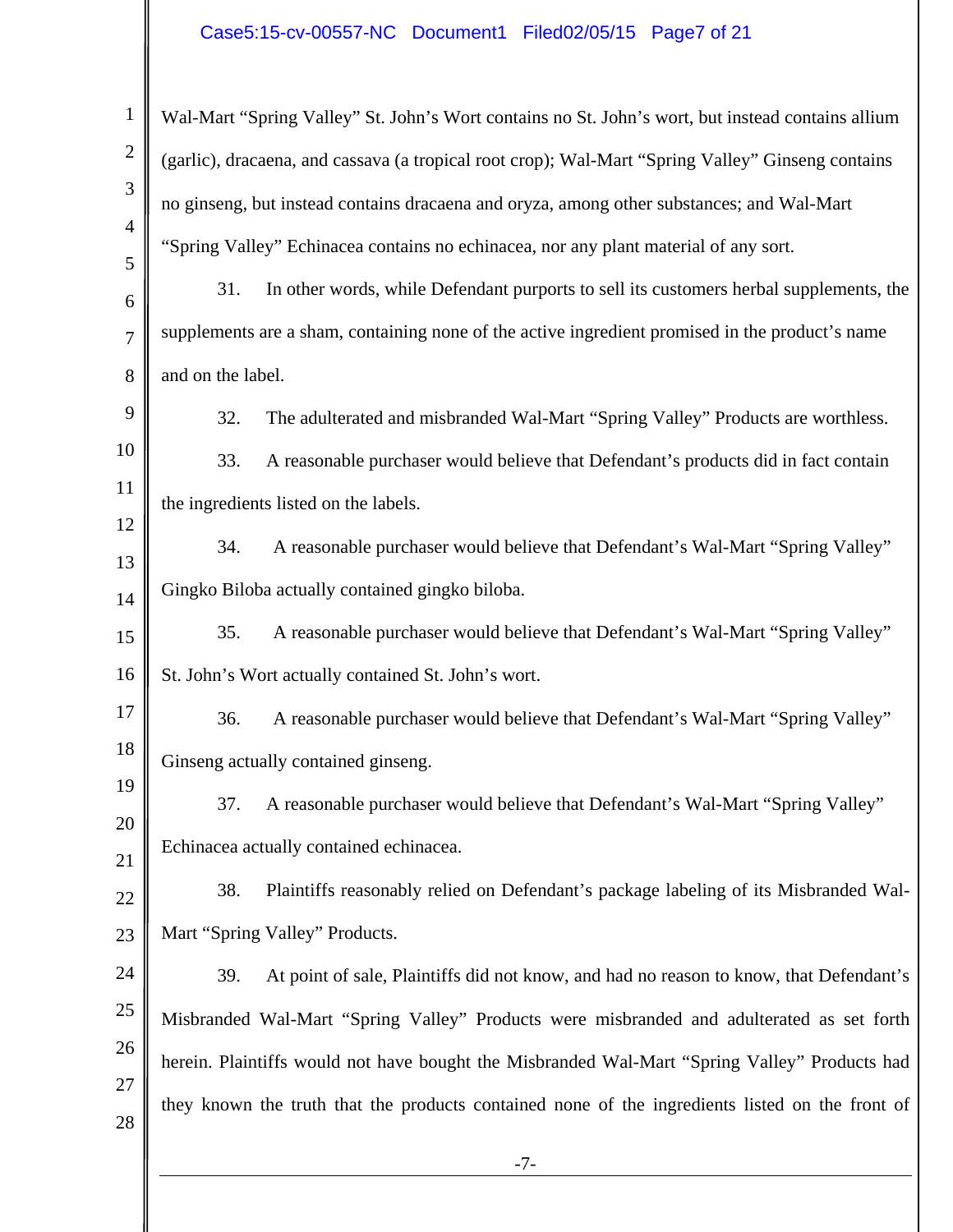## Case5:15-cv-00557-NC Document1 Filed02/05/15 Page8 of 21

| 1              | package label.                                                                                                                       |
|----------------|--------------------------------------------------------------------------------------------------------------------------------------|
| $\overline{2}$ | 40.<br>As a result of Defendant's misrepresentations of content, Plaintiffs and thousands of                                         |
| 3              | others in California purchased the products at issue.                                                                                |
| 4              | 41.<br>Defendant's labeling as alleged herein is false and misleading and designed to                                                |
| 5              | increase sales of the products at issue.                                                                                             |
| 6              |                                                                                                                                      |
| 7              | <b>CLASS ACTION ALLEGATIONS</b>                                                                                                      |
| 8              | 42.<br>Plaintiffs bring this action as a class action pursuant to Federal Rule of Civil                                              |
| 9              | Procedure $23(b)(2)$ and $23(b)(3)$ on behalf of the following classes:                                                              |
| 10             | <b>California Class:</b> All persons in the state of California who, within the                                                      |
| 11             | last four years, purchased any of the following Wal-Mart "Spring"<br>Valley" products:                                               |
| 12             |                                                                                                                                      |
| 13             | Wal-Mart "Spring Valley" Gingko Biloba<br>(a)<br>Wal-Mart "Spring Valley" St. John's Wort<br>(b)<br>Wal-Mart "Spring Valley" Ginseng |
| 14             | (c)<br>Wal-Mart "Spring Valley" Echinacea<br>(d)                                                                                     |
| 15             |                                                                                                                                      |
| 16             | 43.<br>The following persons are expressly excluded from the Class: (1) Defendant and its                                            |
| 17             | subsidiaries and affiliates; (2) all persons who make a timely election to be excluded from the                                      |
| 18             | proposed Class; (3) governmental entities; and (4) the Court to which this case is assigned and its                                  |
| 19             | staff.                                                                                                                               |
| 20             | This action can be maintained as a class action because there is a well-defined<br>44.                                               |
| 21             | community of interest in the litigation and the proposed Class is easily ascertainable.                                              |
| 22             | 45.<br>Numerosity: Based upon Defendant's publicly available sales data with respect to                                              |
| 23             | the misbranded products at issue, it is estimated that the Class numbers in the thousands, and that                                  |
| 24             | joinder of all Class members is impracticable.                                                                                       |
| 25             | Common Questions Predominate: This action involves common questions of law<br>46.                                                    |
| 26             | and fact applicable to each Class member that predominate over questions that affect only                                            |
| 27             | individual Class members. Thus, proof of a common set of facts will establish the right of each                                      |
| 28             |                                                                                                                                      |
|                | $-8-$                                                                                                                                |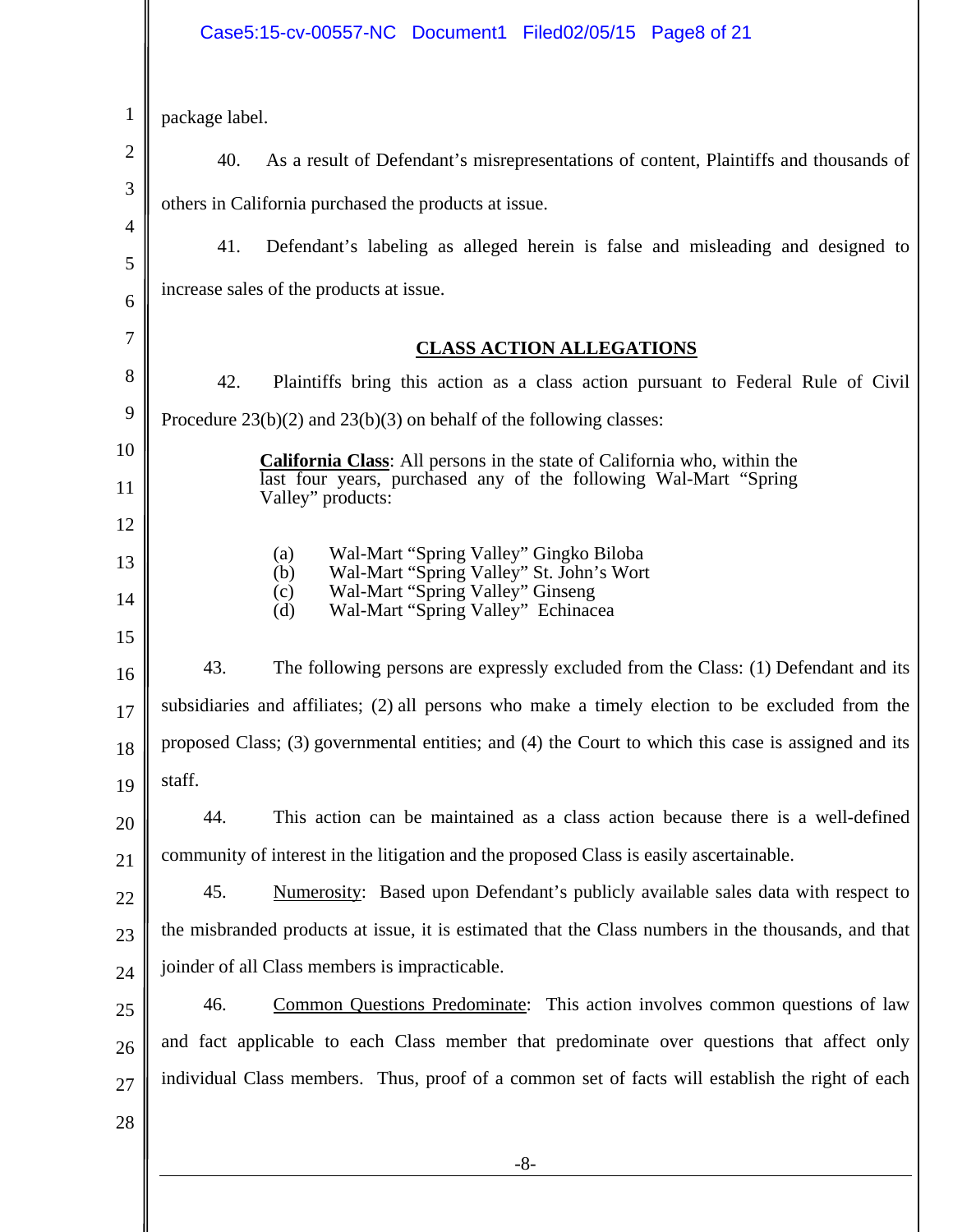Class member to recover. Questions of law and fact common to each Class member include, for example:

3

4

5

6

7

1

2

a. Whether Defendant engaged in unlawful, unfair or deceptive business practices by failing to properly package and label its Misbranded Wal-Mart "Spring Valley" Products sold to consumers;

- b. Whether the Misbranded Wal-Mart "Spring Valley" Products are worthless;
- c. Whether Plaintiffs and the Class are entitled to equitable and/or injunctive relief;

8 d. Whether Defendant's unlawful, unfair and/or deceptive practices harmed Plaintiffs and the Class; and

9

e. Whether Defendant was unjustly enriched by its deceptive practices.

10 11 12 13 14 15 16 17 18 19 47. Typicality: Plaintiffs' claims are typical of the claims of the Class because Plaintiffs bought Defendant's Misbranded Wal-Mart "Spring Valley" Products during the Class Period. Defendant's unlawful, unfair, and/or fraudulent actions concern the same business practices described herein irrespective of where they occurred or were experienced. Plaintiffs and the Class sustained similar injuries arising out of Defendant's conduct in violation of California law. The injuries of each member of the Class were caused directly by Defendant's wrongful conduct. In addition, the factual underpinning of Defendant's misconduct is common to all Class members and represents a common thread of misconduct resulting in injury to all members of the Class. Plaintiffs' claims arise from the same practices and course of conduct that give rise to the claims of the Class members and are based on the same legal theories.

Neither Plaintiffs nor Plaintiffs' counsel have any interests that conflict with or are antagonistic to the interests of the Class members. Plaintiffs have retained highly competent and experienced class action attorneys to represent their interests and those of the members of the Class. Plaintiffs and Plaintiffs' counsel have the necessary financial resources to adequately and vigorously litigate this class action, and Plaintiffs and counsel are aware of their fiduciary responsibilities to the Class members and will diligently discharge those duties by vigorously seeking the maximum possible recovery for the Class.

48. Adequacy: Plaintiffs will fairly and adequately protect the interests of the Class.

28

27

26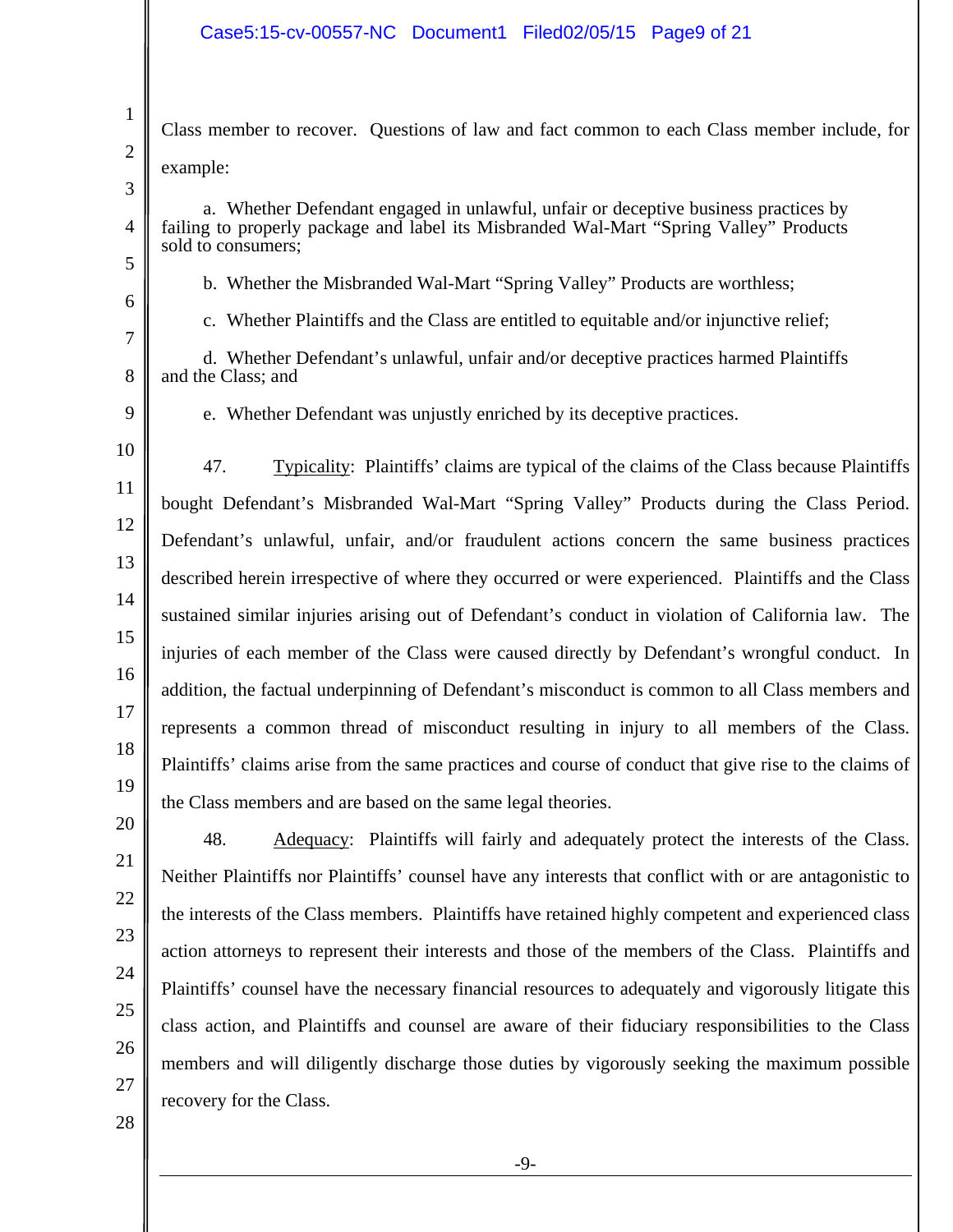#### Case5:15-cv-00557-NC Document1 Filed02/05/15 Page10 of 21

49. Superiority: There is no plain, speedy, or adequate remedy other than by maintenance of this class action. The prosecution of individual remedies by members of the Class will tend to establish inconsistent standards of conduct for Defendant and result in the impairment of Class members' rights and the disposition of their interests through actions to which they were not parties. Class action treatment will permit a large number of similarly situated persons to prosecute their common claims in a single forum simultaneously, efficiently, and without the unnecessary duplication of effort and expense that numerous individual actions would engender. Further, as the damages suffered by individual members of the Class may be relatively small, the expense and burden of individual litigation would make it difficult or impossible for individual members of the Class to redress the wrongs done to them, while an important public interest will be served by addressing the matter as a class action. Class treatment of common questions of law and fact would also be superior to multiple individual actions or piecemeal litigation in that class treatment will conserve the resources of the Court and the litigants, and will promote consistency and efficiency of adjudication.

50. The prerequisites to maintaining a class action for injunctive or equitable relief pursuant to FED. R. CIV. P. 23(b)(2) are met as Defendant has acted or refused to act on grounds generally applicable to the Class, thereby making appropriate final injunctive or equitable relief with respect to the Class as a whole.

51. The prerequisites to maintaining a class action pursuant to FED. R. CIV. P. 23(b)(3) are met as questions of law or fact common to class members predominate over any questions affecting only individual members, and a class action is superior to other available methods for fairly and efficiently adjudicating the controversy.

52. Plaintiffs and Plaintiffs' counsel are unaware of any difficulties that are likely to be encountered in the management of this action that would preclude its maintenance as a class action.

53. For each of the nine cause of actions herein alleged *infra*, Plaintiffs hereby reallege and incorporate the foregoing paragraphs.

27 28

24

25

26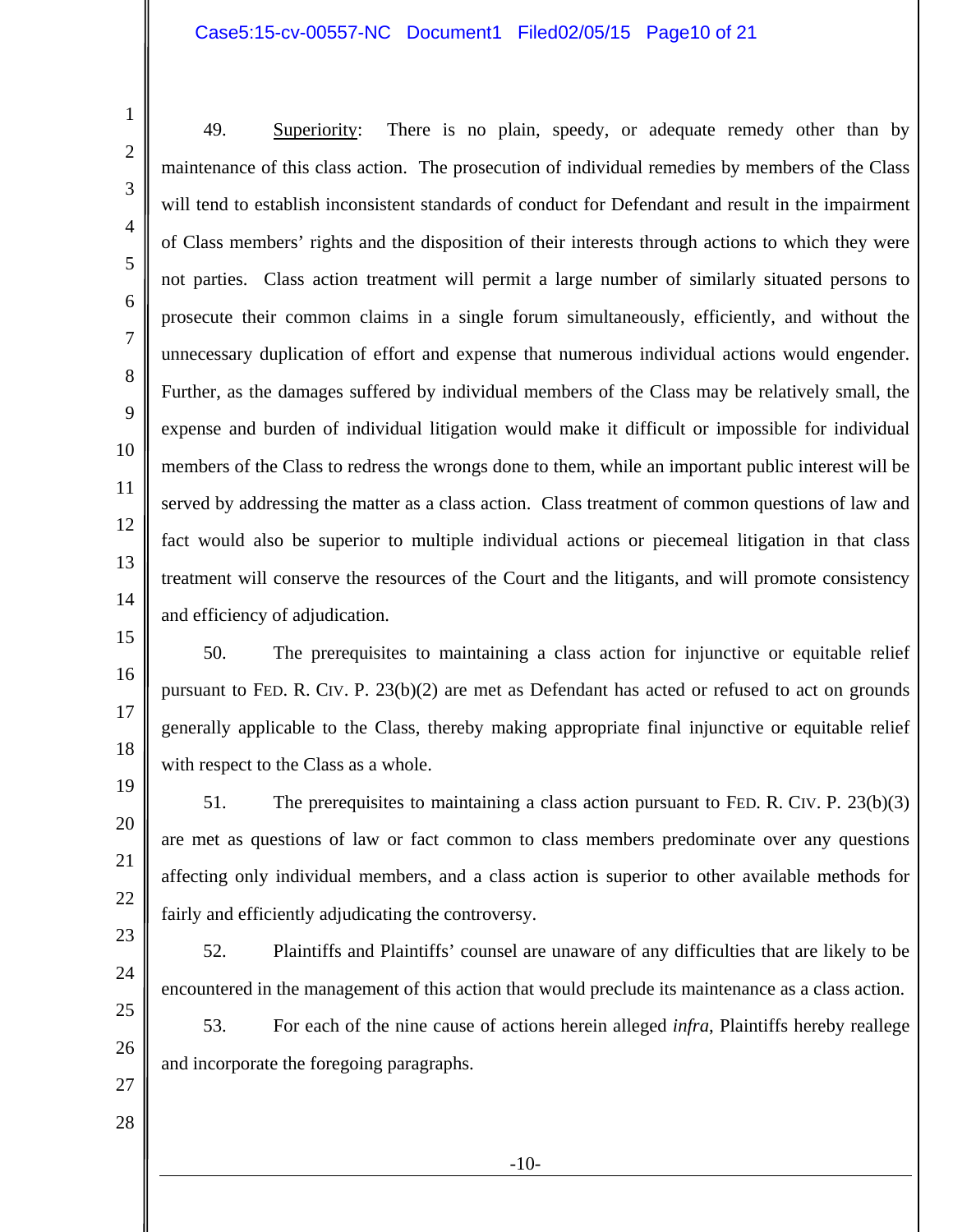|                | Case5:15-cv-00557-NC Document1 Filed02/05/15 Page11 of 21                                      |
|----------------|------------------------------------------------------------------------------------------------|
| 1              |                                                                                                |
| $\overline{2}$ | <b>FIRST CAUSE OF ACTION</b><br>Business and Professions Code § 17200, et seq.                 |
| 3              | <b>Unlawful Business Acts and Practices</b>                                                    |
| 4              | Defendant's business practices as described herein are unlawful under § 17200, et<br>54.       |
| 5              | seq. by virtue of Defendant's violations of the Consumers Legal Remedies Act, Cal. Civ. Code § |
| 6              | 1750, et seq.                                                                                  |
| 7              | 55.<br>Plaintiffs and the Class were injured as a result of Defendant's unlawful acts and      |
| 8              | practices.                                                                                     |
| 9              | Defendant sold to Plaintiffs and the Class products that were not capable of being<br>56.      |
| 10             | sold legally, and which have no economic value.                                                |
| 11             |                                                                                                |
| 12<br>13       | Plaintiffs and the Class paid for worthless products they otherwise would not have<br>57.      |
| 14             | bought.                                                                                        |
| 15             | 58.<br>As a result of Defendant's unlawful business practices, Plaintiffs and the Class,       |
| 16             | pursuant to Business and Professions Code § 17203, are entitled to an order enjoining such     |
| 17             | future conduct and such other orders and judgments which may be necessary to disgorge          |
| 18             | Defendant's ill-gotten gains and to restore to any Class member any money paid for the         |
| 19             | Misbranded Wal-Mart "Spring Valley" Products.                                                  |
| 20             | <b>SECOND CAUSE OF ACTION</b>                                                                  |
| 21             | Business and Professions Code § 17200, et seq.<br><b>Unfair Business Acts and Practices</b>    |
| 22             | 59.<br>Defendant's conduct as set forth herein constitutes unfair business acts and            |
| 23             | practices.                                                                                     |
| 24             | 60.<br>As set forth above, Defendant engaged in deceptive marketing, advertising,              |
| 25             |                                                                                                |
| 26             | packaging, and labeling of the Misbranded Wal-Mart "Spring Valley" Products                    |
| 27             | 61.<br>Plaintiffs and the Class were injured as a result of Defendant's unfair acts and        |
| 28             | practices.                                                                                     |
|                | $-11-$                                                                                         |
|                |                                                                                                |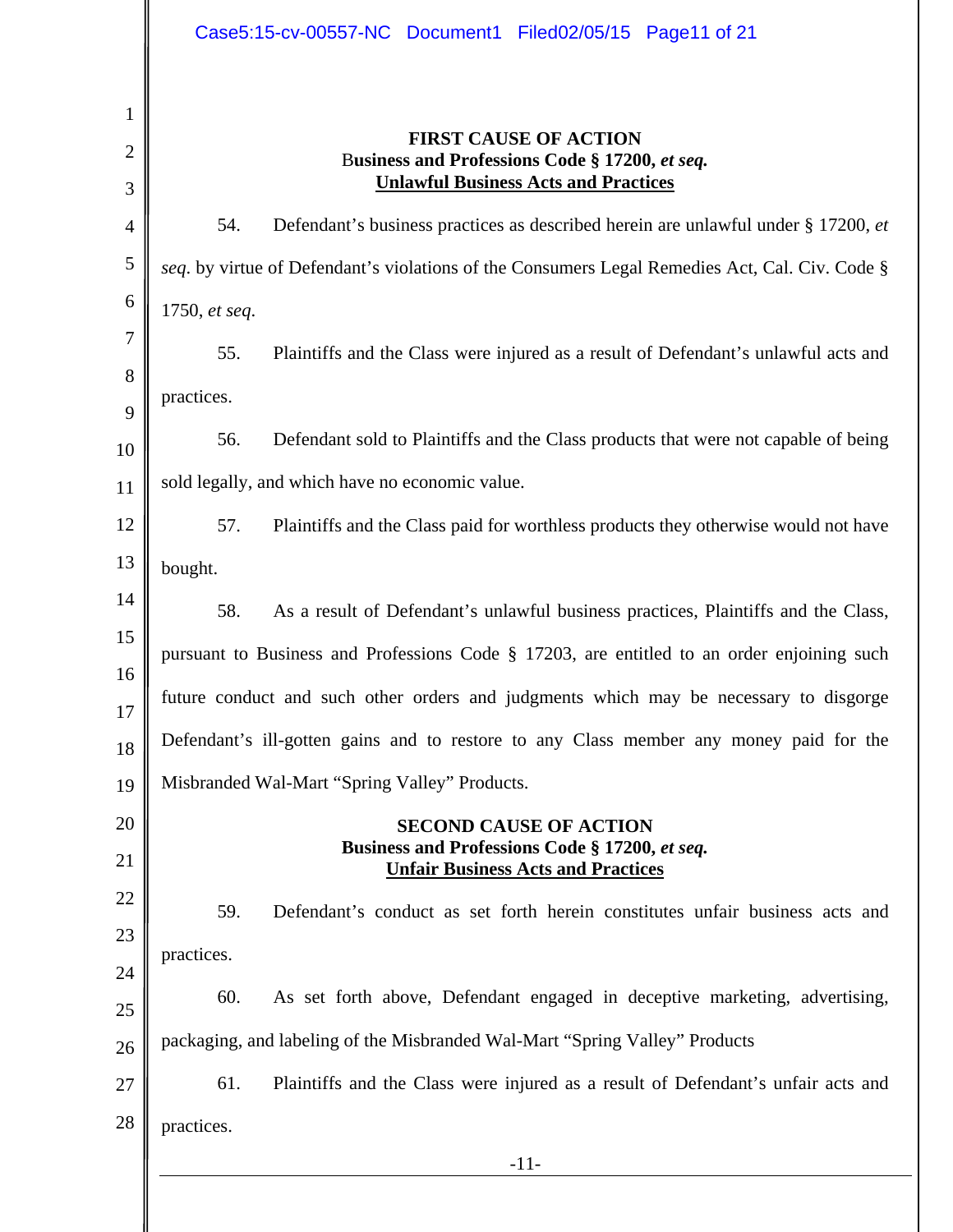| $\mathbf{1}$   | 62.               | Defendant sold to Plaintiffs and the Class products that were not capable of being              |
|----------------|-------------------|-------------------------------------------------------------------------------------------------|
| $\overline{2}$ |                   | legally sold and that have no economic value.                                                   |
| 3              | 63.               | Plaintiffs and the Class who purchased the Misbranded Wal-Mart "Spring Valley"                  |
| $\overline{4}$ |                   | Products had no way of reasonably knowing that the products were misbranded and were not        |
| 5              |                   | properly labeled, and thus could not have reasonably avoided injury.                            |
| 6<br>7         | 64.               | A reasonable consumer would have relied on Defendant's representations.                         |
| 8              | 65.               | The consequences of Defendant's conduct outweigh any justification, motive or                   |
| 9              | reason therefor.  |                                                                                                 |
| 10             |                   |                                                                                                 |
| 11             | 66.               | As a result of Defendant's conduct, Plaintiffs and the Class, pursuant to Business              |
| 12             |                   | and Professions Code $\S$ 17203, are entitled to an order enjoining such future conduct by      |
| 13             |                   | Defendant, and such other orders and judgments which may be necessary to disgorge               |
| 14             |                   | Defendant's ill-gotten gains and restore any money paid for the Misbranded Wal-Mart "Spring     |
| 15             | Valley" Products. |                                                                                                 |
| 16             |                   | <b>THIRD CAUSE OF ACTION</b>                                                                    |
| 17             |                   | Business and Professions Code § 17200, et seq.<br><b>Fraudulent Business Acts and Practices</b> |
| 18             | 67.               | Defendant's conduct as set forth herein constitutes fraudulent business practices               |
| 19             |                   | under California Business and Professions Code § 17200, et seq.                                 |
| 20             | 68.               | Defendant's misleading packaging and labeling of the Purchased Products were                    |
| 21             |                   | likely to deceive reasonable consumers.                                                         |
| 22             |                   |                                                                                                 |
| 23             | 69.               | As set forth above, Plaintiffs and members of the Class were deceived.                          |
| 24             | 70.               | As set forth above, Defendant engaged in fraudulent business acts and practices.                |
| 25<br>26       | 71.               | Plaintiffs and the Class were injured by Defendant's fraudulent acts and practices.             |
| 27             |                   |                                                                                                 |
| 28             |                   |                                                                                                 |
|                |                   | $-12-$                                                                                          |
|                |                   |                                                                                                 |
|                |                   |                                                                                                 |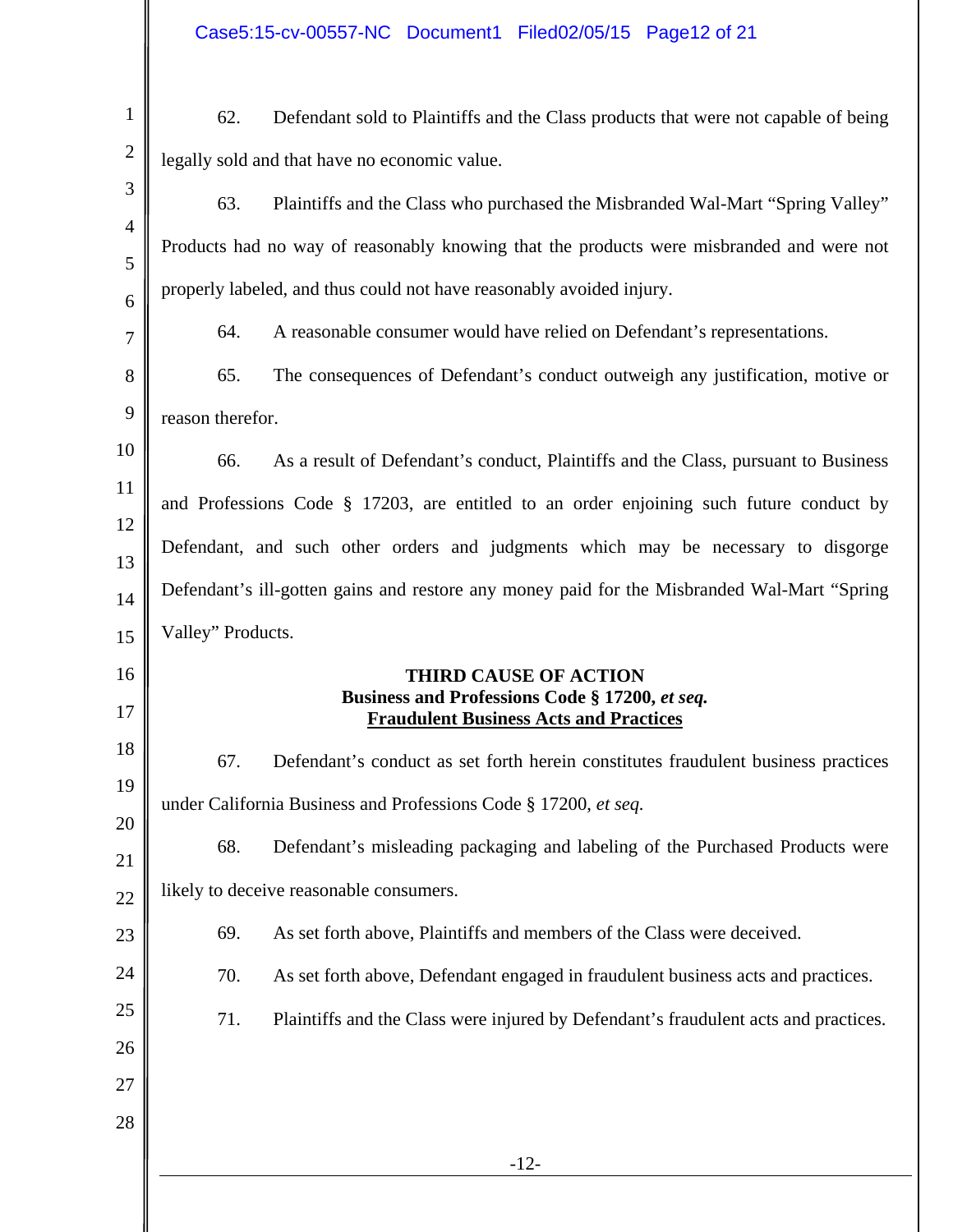Case5:15-cv-00557-NC Document1 Filed02/05/15 Page13 of 21

| $\mathbf{1}$   | 72.<br>Defendant's fraud and deception caused Plaintiffs and the Class to purchase                   |
|----------------|------------------------------------------------------------------------------------------------------|
| $\overline{2}$ | Misbranded Wal-Mart "Spring Valley" Products that they would otherwise not have purchased            |
| 3              | had they known the true nature of these products.                                                    |
| $\overline{4}$ | 73.<br>As a result of Defendant's conduct as set forth herein, Plaintiffs and the Class,             |
| 5<br>6         | pursuant to Business and Professions Code § 17203, are entitled to an order enjoining such           |
| 7              | future conduct by Defendant, and such other orders and judgments which may be necessary to           |
| 8              | disgorge Defendant's ill-gotten gains and restore any money paid for the Misbranded Wal-Mart         |
| 9              | "Spring Valley" Products by Plaintiffs and the Class.                                                |
| 10             | <b>FOURTH CAUSE OF ACTION</b>                                                                        |
| 11             | Business and Professions Code § 17500, et seq.<br><b>Misleading and Deceptive Advertising</b>        |
| 12             | 74.<br>Plaintiffs asserts this cause of action for violations of California Business and             |
| 13<br>14       | Professions Code § 17500, <i>et seq.</i> for misleading and deceptive advertising against Defendant. |
| 15             | As set forth above, Defendant engaged in a scheme of offering Misbranded Wal-<br>75.                 |
| 16             | Mart "Spring Valley" Products for sale to Plaintiffs and members of the Class by way of product      |
| 17             | labeling.                                                                                            |
| 18             | 76.<br>As set forth above, these materials misrepresented and/or omitted the true                    |
| 19             | contents and nature of Misbranded Wal-Mart "Spring Valley" Products.                                 |
| 20             | Defendant's labeling inducements were made within California and come within<br>77.                  |
| 21<br>22       | the definition of advertising as contained in Business and Professions Code §17500, et seq. in       |
| 23             | that such product labeling was intended as inducements to purchase Misbranded Wal-Mart               |
| 24             | "Spring Valley" Products and are statements disseminated by Defendant to Plaintiffs and the          |
| 25             | Class that were intended to reach members of the Class.                                              |
| 26             | 78.<br>Defendant knew, or in the exercise of reasonable care, should have known, that                |
| 27             | these statements were misleading and deceptive as set forth herein.                                  |
| 28             |                                                                                                      |
|                | $-13-$                                                                                               |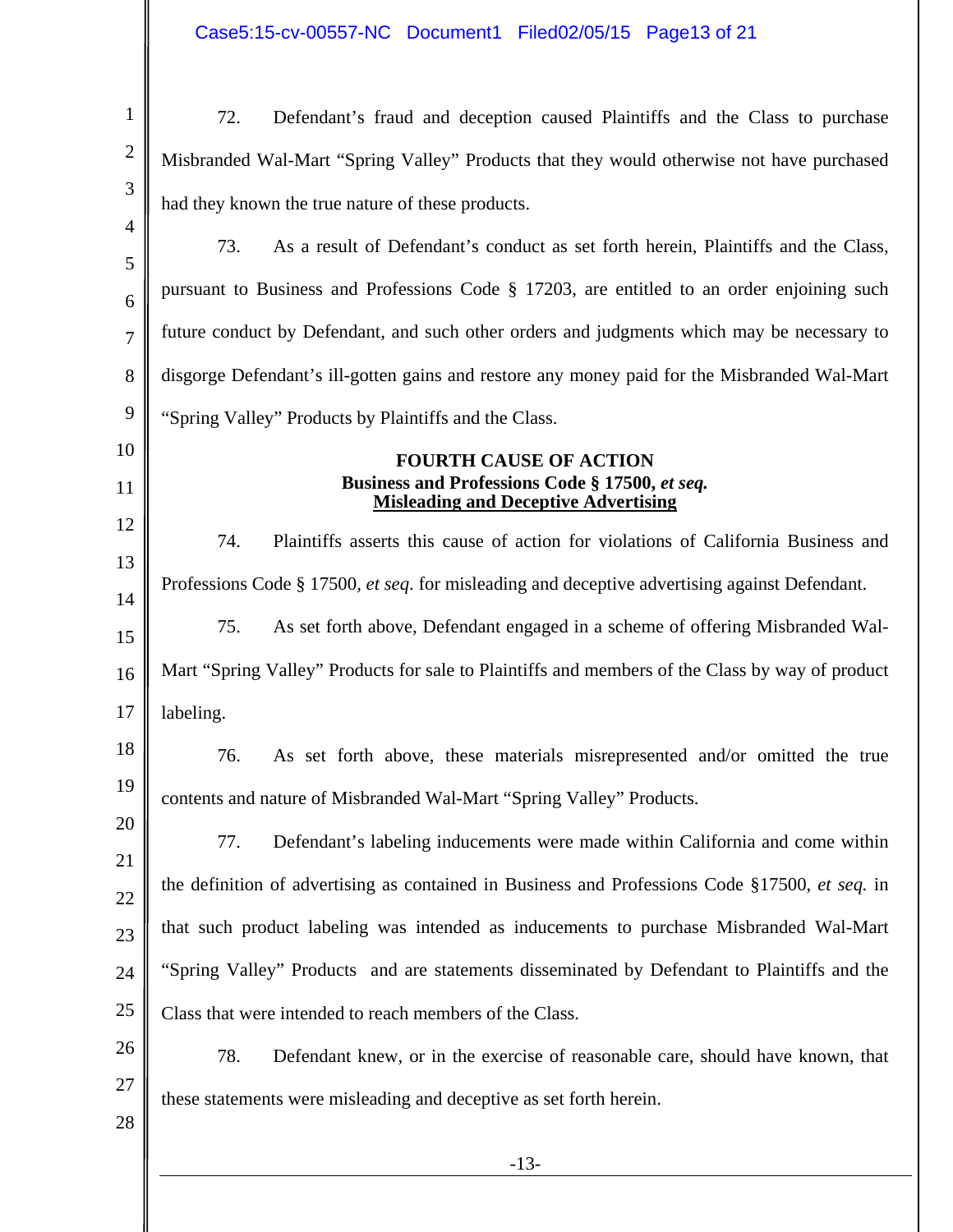# Case5:15-cv-00557-NC Document1 Filed02/05/15 Page14 of 21

| $\mathbf{1}$   | 79.<br>Defendant prepared and distributed within California via product labeling               |
|----------------|------------------------------------------------------------------------------------------------|
| $\mathbf{2}$   | statements that misleadingly and deceptively represented the composition and nature of         |
| $\mathfrak{Z}$ | Misbranded Wal-Mart "Spring Valley" Products.                                                  |
| $\overline{4}$ | 80.<br>Plaintiffs and the Class were the intended targets of such representations.             |
| 5<br>6         | 81.<br>Plaintiffs and the Class reasonably relied on Defendant's representations.              |
| 7              | 82.<br>Defendant's conduct in disseminating misleading and deceptive statements in             |
| 8              | California was and is likely to deceive reasonable consumers by obscuring the true composition |
| 9              | and nature of Misbranded Wal-Mart "Spring Valley" Products, in violation of the "misleading    |
| 10             | prong" of California Business and Professions Code § 17500, et seq.                            |
| 11             | Plaintiffs and the Class were injured as a result of Defendant's acts and practices.<br>83.    |
| 12             | 84.<br>As a result of Defendant's violations of the "misleading prong" of California           |
| 13             | Business and Professions Code § 17500, et seq., Defendant have been unjustly enriched at the   |
| 14             | expense of Plaintiffs and the Class.                                                           |
| 15             |                                                                                                |
| 16             | 85.<br>Plaintiffs and the Class, pursuant to Business and Professions Code § 17535, are        |
| 17<br>18       | entitled to an order enjoining such future conduct by Defendant, and such other orders and     |
| 19             | judgments which may be necessary to disgorge Defendant's ill-gotten gains and restore any      |
| 20             | money paid for Misbranded Wal-Mart "Spring Valley" Products by Plaintiffs and the Class.       |
| 21             | <b>FIFTH CAUSE OF ACTION</b>                                                                   |
| 22             | Business and Professions Code § 17500, et seq.<br><b>Untrue Advertising</b>                    |
| 23             | 86.<br>Plaintiffs assert this cause of action against Defendant for violations of California   |
| 24             | Business and Professions Code § 17500, et seq., regarding untrue advertising.                  |
| 25             | 87.<br>Defendant offered its Misbranded Wal-Mart "Spring Valley" Products for sale to          |
| 26             |                                                                                                |
| 27             | Plaintiffs and the Class by way of labeling.                                                   |
| 28             |                                                                                                |
|                | $-14-$                                                                                         |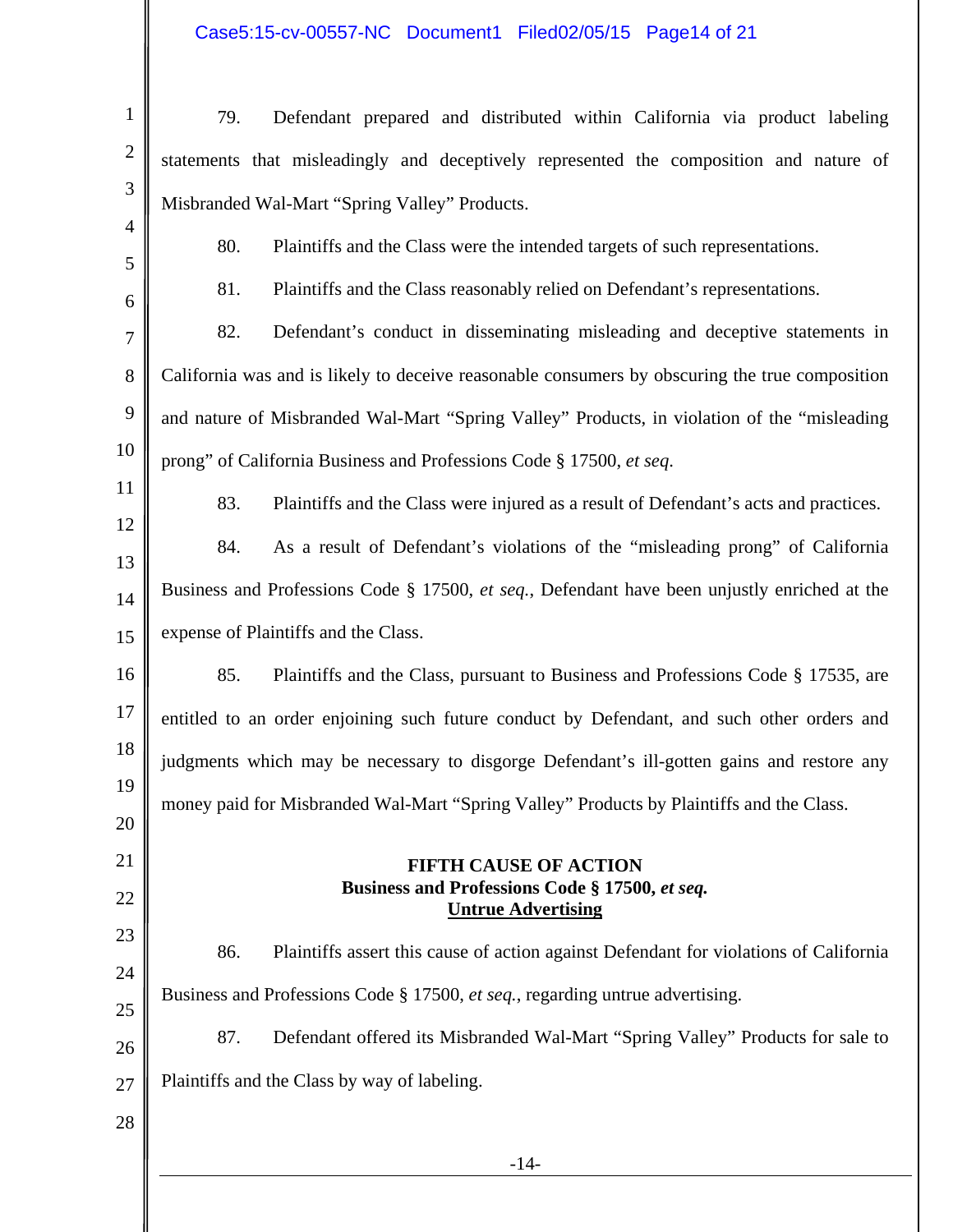| $\mathbf{1}$        | As set forth above, these materials misrepresented or omitted the true contents<br>88.          |
|---------------------|-------------------------------------------------------------------------------------------------|
| $\overline{2}$      | and nature of the Misbranded Wal-Mart "Spring Valley" Products.                                 |
| 3                   | 89.<br>Defendant's labeling inducements were made in California and come within the             |
| $\overline{4}$<br>5 | definition of advertising contained in Business and Professions Code §17500, et seq. where the  |
| 6                   | product labels are intended as inducements to purchase the Misbranded Wal-Mart "Spring          |
| $\overline{7}$      | Valley" Products, and are statements disseminated by Defendant to Plaintiffs and the Class.     |
| 8                   | 90.<br>Defendant knew, or in the exercise of reasonable care, should have known, that           |
| 9                   | these statements were untrue and/or misleading.                                                 |
| 10                  | As set forth above, Defendant prepared and distributed in California via product<br>91.         |
| 11                  | packaging and labeling, statements that falsely advertise the composition of the Misbranded     |
| 12<br>13            | Wal-Mart "Spring Valley" Products, and falsely misrepresented the nature of the Misbranded      |
| 14                  | Wal-Mart "Spring Valley" Product.                                                               |
| 15                  | Plaintiffs and the Class were the intended targets of such representations.<br>92.              |
| 16                  | 93.<br>Defendant's conduct in disseminating untrue label advertising throughout                 |
| 17                  | California deceived Plaintiffs and members of the Class by obfuscating the contents, nature and |
| 18                  | quality of the Misbranded Wal-Mart "Spring Valley" Products in violation of the "untrue prong"  |
| 19<br>20            | of California Business and Professions Code § 17500.                                            |
| 21                  | Plaintiffs and the Class reasonably relied on Defendant's representations.<br>94.               |
| 22                  | 95.<br>As set forth herein, a reasonable consumer would have relied on Defendant's              |
| 23                  | representations.                                                                                |
| 24                  | Plaintiffs and the Class were injured as a result of Defendant's acts and practices.<br>96.     |
| 25                  | As a result of Defendant's violations of the "untrue prong" of California Business<br>97.       |
| 26                  | and Professions Code § 17500, et seq., Defendant has been unjustly enriched at the expense of   |
| 27<br>28            | Plaintiffs and the Class.                                                                       |
|                     | $-15-$                                                                                          |
|                     |                                                                                                 |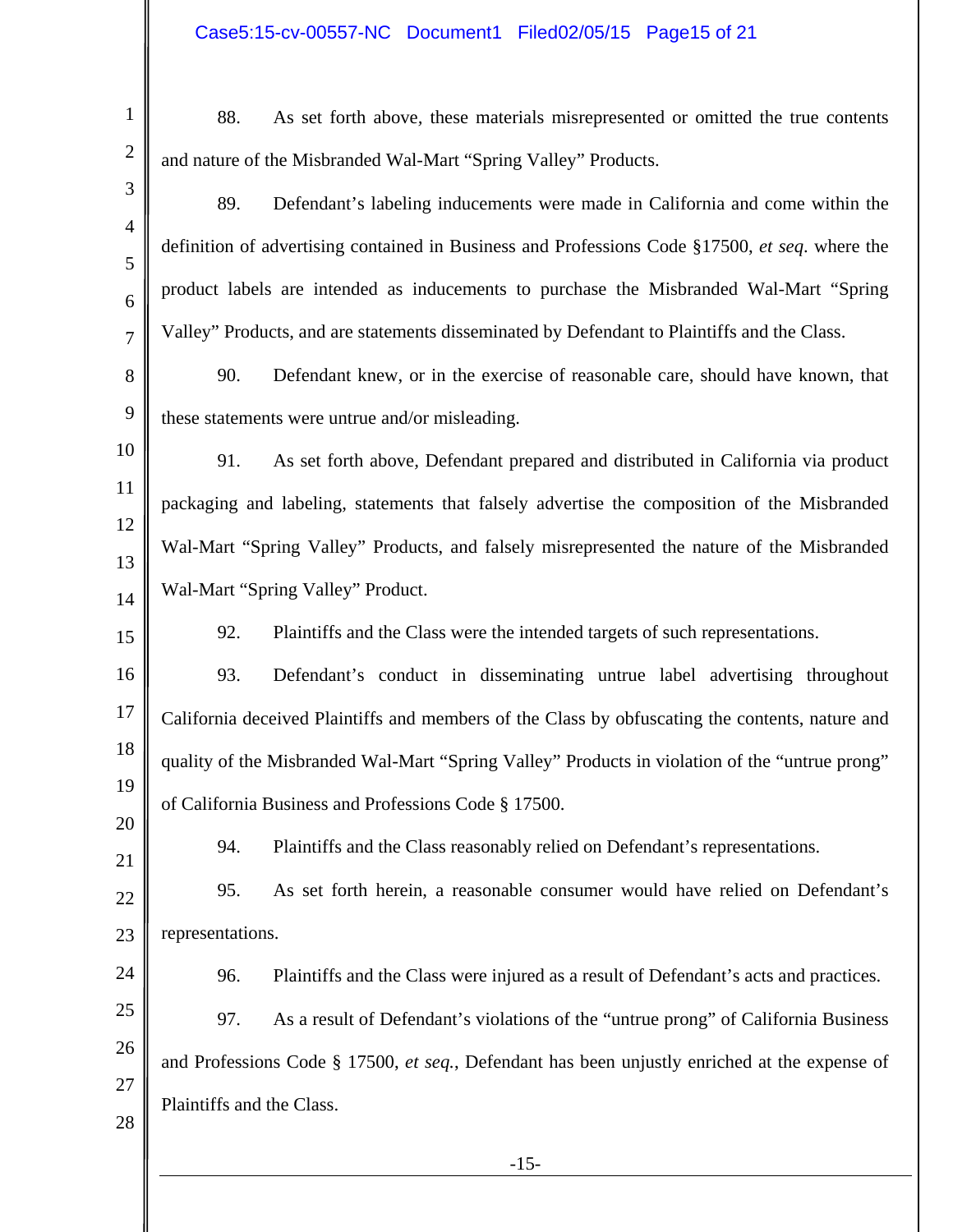| $\mathbf{1}$   | 98.<br>Plaintiffs and the Class, pursuant to Business and Professions Code § 17535, are          |  |
|----------------|--------------------------------------------------------------------------------------------------|--|
| $\overline{2}$ | entitled to an order enjoining such future conduct by Defendant, and such other orders and       |  |
| 3              | judgments which may be necessary to disgorge Defendant's ill-gotten gains and restore any        |  |
| $\overline{4}$ | money paid for Misbranded Wal-Mart "Spring Valley" Products by Plaintiffs and the Class.         |  |
| 5<br>6         | <b>SIXTH CAUSE OF ACTION</b>                                                                     |  |
| 7              | Consumer Legal Remedies Act, Cal. Civ. Code §1750, et seq.                                       |  |
| 8              | 99.<br>Defendant's actions, representations, and conduct have violated, and continue to          |  |
| 9              | violate the CLRA, because they extend to transactions that are intended to result, or which have |  |
| 10             | resulted, in the sale of goods or services to consumers.                                         |  |
| 11             | 100.<br>Defendant sold Misbranded Wal-Mart "Spring Valley" Products in California                |  |
| 12             | during the Class Period.                                                                         |  |
| 13             | Plaintiffs and members of the Class are "consumers" as that term is defined by the<br>101.       |  |
| 14             | CLRA in Cal. Civ. Code §1761(d).                                                                 |  |
| 15             | Misbranded Wal-Mart "Spring Valley" Products are "goods" within the meaning<br>102.              |  |
| 16             | of Cal. Civ. Code $§1761(a)$ .                                                                   |  |
| 17<br>18       | By engaging in the conduct set forth herein, Defendant violated and continues to<br>103.         |  |
| 19             | violate Section $1770(a)(5)$ , of the CLRA, because Defendant's conduct constitutes unfair       |  |
| 20             | methods of competition and unfair or fraudulent acts or practices in that they misrepresent the  |  |
| 21             | particular ingredients, characteristics, uses, benefits and quantities of the goods.             |  |
| 22             | By engaging in the conduct set forth herein, Defendant violated and continues to<br>104.         |  |
| 23             | violate Section 1770(a)(7) of the CLRA, because Defendant's conduct constitutes unfair           |  |
| 24             | methods of competition and unfair or fraudulent acts or practices in that it misrepresents the   |  |
| 25             | particular standard, quality or grade of the goods.                                              |  |
| 26             |                                                                                                  |  |
| 27             | By engaging in the conduct set forth herein, Defendant violated and continues to<br>105.         |  |
| 28             | violate Section $1770(a)(9)$ of the CLRA, because Defendant's conduct constitutes unfair         |  |
|                | $-16-$                                                                                           |  |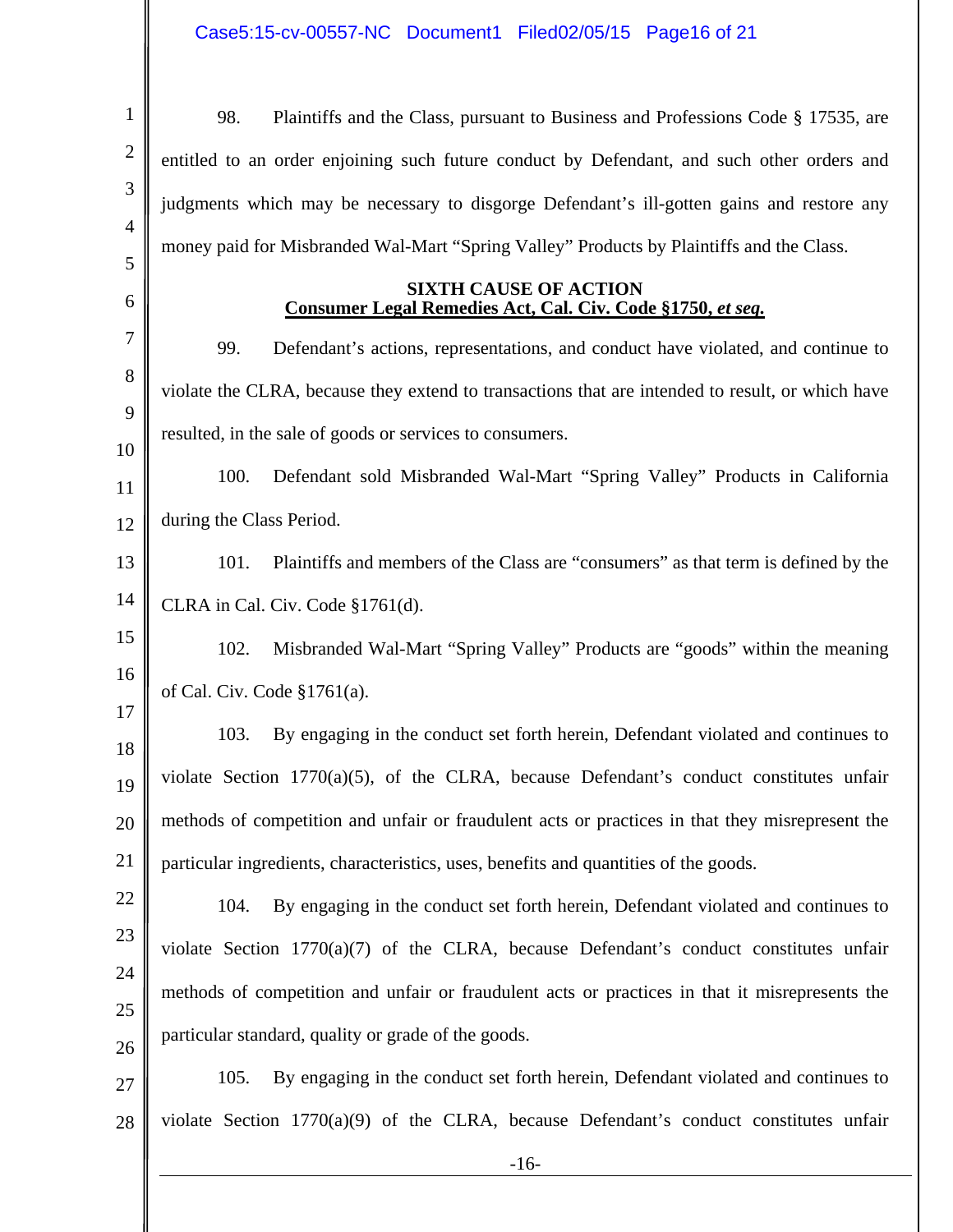#### Case5:15-cv-00557-NC Document1 Filed02/05/15 Page17 of 21

1

2 methods of competition and unfair or fraudulent acts or practices in that it advertises goods with the intent not to sell the goods as advertised.

-17- 3 4 5 6 7 8 9 10 11 12 13 14 15 16 17 18 19 20 21 22 23 24 25 26 27 28 106. By engaging in the conduct set forth herein, Defendant has violated and continue to violate Section 1770(a)(16) of the CLRA, because Defendant's conduct constitutes unfair methods of competition and unfair or fraudulent acts or practices in that it represents that a subject of a transaction has been supplied in accordance with a previous representation when they have not. 107. Plaintiffs and the Class were injured as a result of Defendant's acts and practices. 108. Plaintiffs request that the Court enjoin Defendant from continuing to employ the unlawful methods, acts and practices alleged herein pursuant to Cal. Civ. Code  $\S 1780(a)(2)$ . 109. If Defendant is not restrained from engaging in these practices in the future, Plaintiffs and the Class will continue to suffer harm. 110. In this Complaint, Plaintiffs are not seeking damages pursuant to the CLRA. Plaintiffs will amend this Complaint to request damages, after providing Defendant with notice pursuant to Cal. Civ. Code § 1782. **SEVENTH CAUSE OF ACTION Breach of Implied Warranty of Merchantability**  111. Implied in the purchase of Misbranded Wal-Mart "Spring Valley" Products by Plaintiffs and the Class is the warranty that the purchased products are legal and can be lawfully resold. 112. Defendant knowingly and intentionally misbranded and adulterated the Misbranded Wal-Mart "Spring Valley" Products. 113. Defendant knew or should have known that those Misbranded Wal-Mart "Spring Valley" Products were illegal.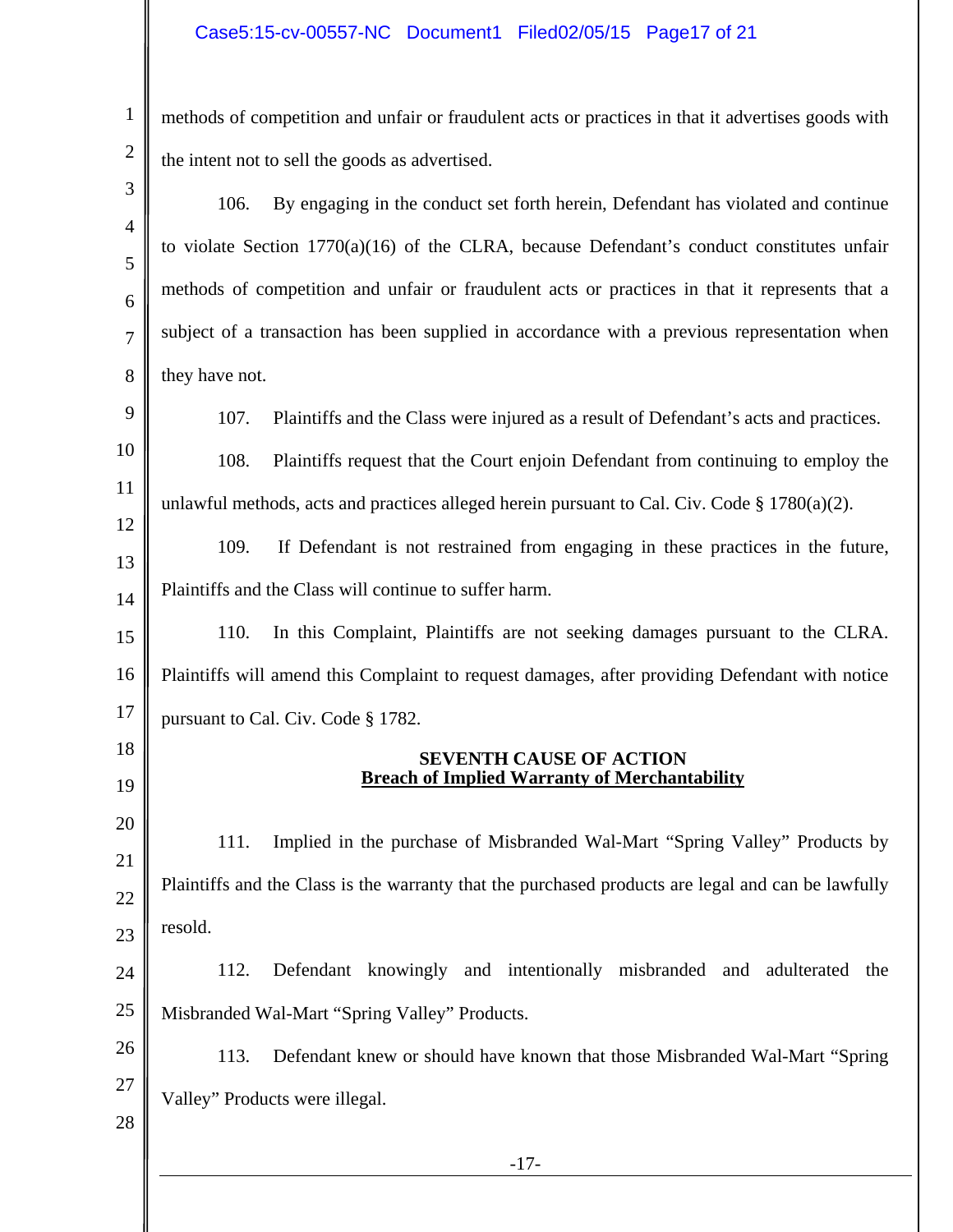| Case5:15-cv-00557-NC Document1 Filed02/05/15 Page18 of 21 |  |  |
|-----------------------------------------------------------|--|--|
|                                                           |  |  |

| $\mathbf{1}$   | When Defendant sold those products they impliedly warranted that the products<br>114.          |
|----------------|------------------------------------------------------------------------------------------------|
| $\overline{2}$ | were legal and could be lawfully resold.                                                       |
| 3              | Plaintiffs would not have knowingly purchased products that were illegal and<br>115.           |
| $\overline{4}$ | unsellable and which subjected Plaintiffs to criminal prosecution.                             |
| 5<br>6         | 116.<br>No reasonable consumer would knowingly purchase products that are illegal and          |
| $\overline{7}$ | unsellable and subject a consumer to criminal prosecution.                                     |
| 8              | The purchased Misbranded Wal-Mart "Spring Valley" Products were unfit for the<br>117.          |
| 9              | ordinary purpose for which Plaintiffs and the Class purchased them.                            |
| 10             | 118.<br>In fact, these Misbranded Wal-Mart "Spring Valley" Products were economically          |
| 11             | worthless.                                                                                     |
| 12             | As a result, Plaintiffs and the Class were injured through their purchase of an<br>119.        |
| 13             | unsuitable, useless, illegal, and unsellable product.                                          |
| 14<br>15       | By reason of the foregoing, Plaintiffs and the Class were damaged in the amount<br>120.        |
| 16             | they paid for Misbranded Wal-Mart "Spring Valley" Products.                                    |
| 17             | <b>EIGHTH CAUSE OF ACTION</b>                                                                  |
| 18             | <b>Breach of Express Warranty</b>                                                              |
| 19             | 120.<br>Plaintiffs repeat and reallege each of the above allegations as if fully set forth     |
| 20             | herein.                                                                                        |
| 21             | Defendant provided Plaintiffs and other members of the Class with written<br>121.              |
| 22             | express warranties, including warranties that its Misbranded Wal-Mart "Spring Valley" Products |
| 23             | contained gingko biloba, St. John's wort, ginseng, or echinacea.                               |
| 24<br>25       | 122.<br>Defendant breached these warranties by providing Misbranded Wal-Mart "Spring           |
| 26             | Valley" Products to Plaintiffs and members of the Class that contained no such ingredients and |
| 27             | did not otherwise conform to Defendant's warranties.                                           |
| 28             |                                                                                                |
|                | $-18-$                                                                                         |
|                |                                                                                                |
|                |                                                                                                |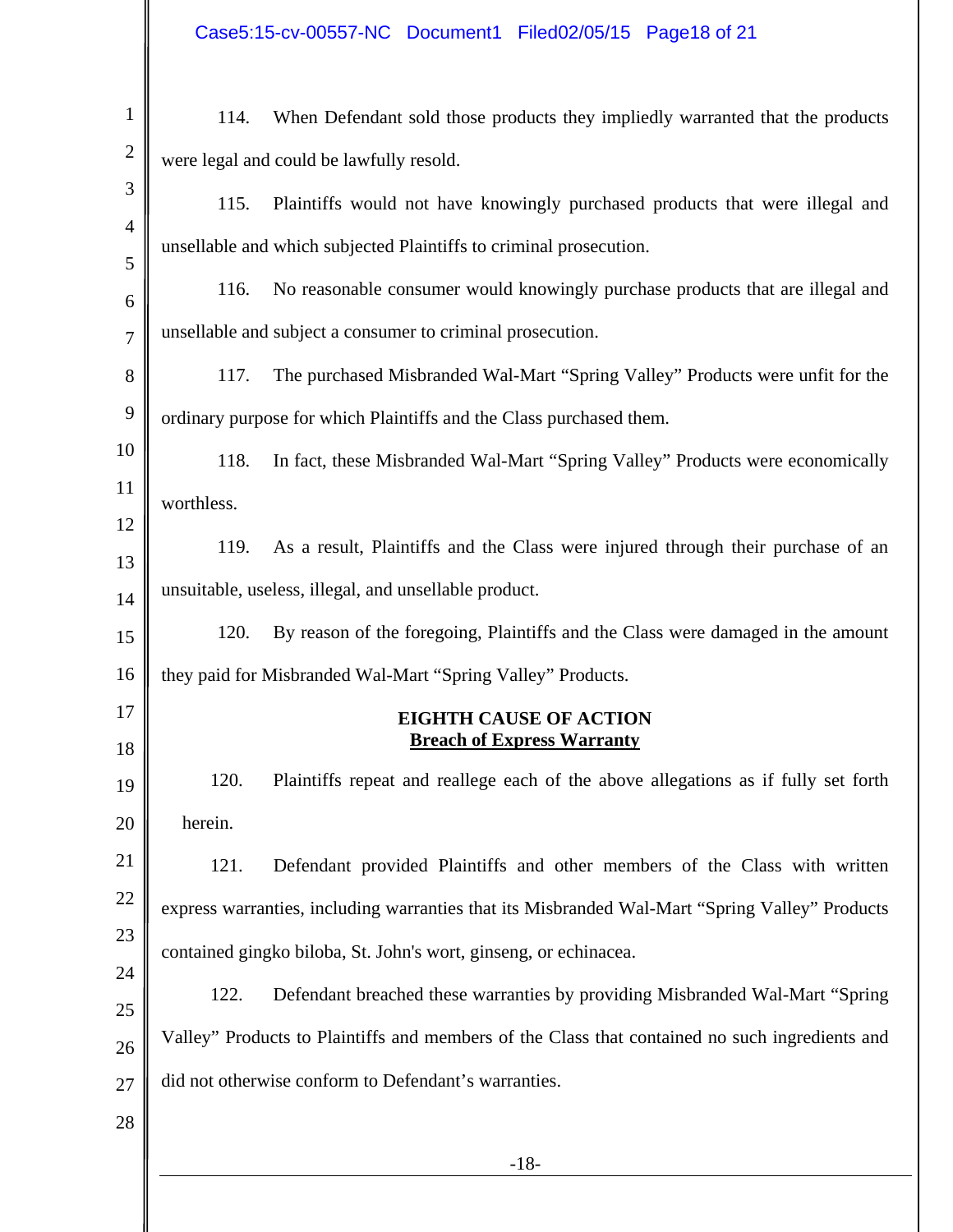| $\mathbf{1}$   | 123.<br>These breaches resulted in damages to Plaintiffs and other members of the Class            |  |  |
|----------------|----------------------------------------------------------------------------------------------------|--|--|
| $\mathbf{2}$   | who bought Misbranded Wal-Mart "Spring Valley" Products but did not receive the good as            |  |  |
| 3              | warranted.                                                                                         |  |  |
| $\overline{4}$ | 124.<br>As a proximate cause of Defendant's breaches of warranties, Plaintiffs and the             |  |  |
| 5              | other Class members have suffered damages in an amount to be determined at trial.                  |  |  |
| 6<br>7         |                                                                                                    |  |  |
| 8              | <b>NINTH CAUSE OF ACTION</b><br><b>Unjust Enrichment</b>                                           |  |  |
| 9              | 125.<br>Plaintiffs repeat and reallege each of the above allegations as if fully set forth herein. |  |  |
| 10             | 126.<br>As a result of Defendant's unlawful and deceptive actions described above,                 |  |  |
| 11             |                                                                                                    |  |  |
| 12             | Defendant was unjustly enriched at the expense of Plaintiffs and the Class through the payment of  |  |  |
| 13             | the purchase price for the Misbranded Wal-Mart "Spring Valley" Products.                           |  |  |
| 14             | 127.<br>Under the circumstances, it would be against equity and good conscience to permit          |  |  |
| 15             | Defendant to retain the ill-gotten benefits that it received from Plaintiffs and the Class.        |  |  |
| 16             | <b>JURY DEMAND</b>                                                                                 |  |  |
| 17             | Plaintiffs hereby demand a trial by jury of their claims.                                          |  |  |
| 18             | <b>PRAYER FOR RELIEF</b>                                                                           |  |  |
| 19             | WHEREFORE, Plaintiffs, individually and on behalf of all others similarly situated, and on         |  |  |
| 20             | behalf of the general public, pray for judgment against Defendant as follows:                      |  |  |
| 21             | For an order certifying this case as a class action and appointing Plaintiffs and their<br>A.      |  |  |
| 22             | counsel to represent the Class;                                                                    |  |  |
| 23             | <b>B.</b><br>For an order awarding, as appropriate, damages, restitution or disgorgement to        |  |  |
| 24             | Plaintiffs and the Class for all causes of action;                                                 |  |  |
| 25             | C.<br>For an order requiring Defendant to immediately cease and desist from selling its            |  |  |
| 26             | Misbranded Wal-Mart "Spring Valley" Products in violation of law; enjoining Defendant from         |  |  |
| 27             | continuing to manufacture, label, market, advertise, distribute, and sell these products in the    |  |  |
| 28             |                                                                                                    |  |  |
|                | $-19-$                                                                                             |  |  |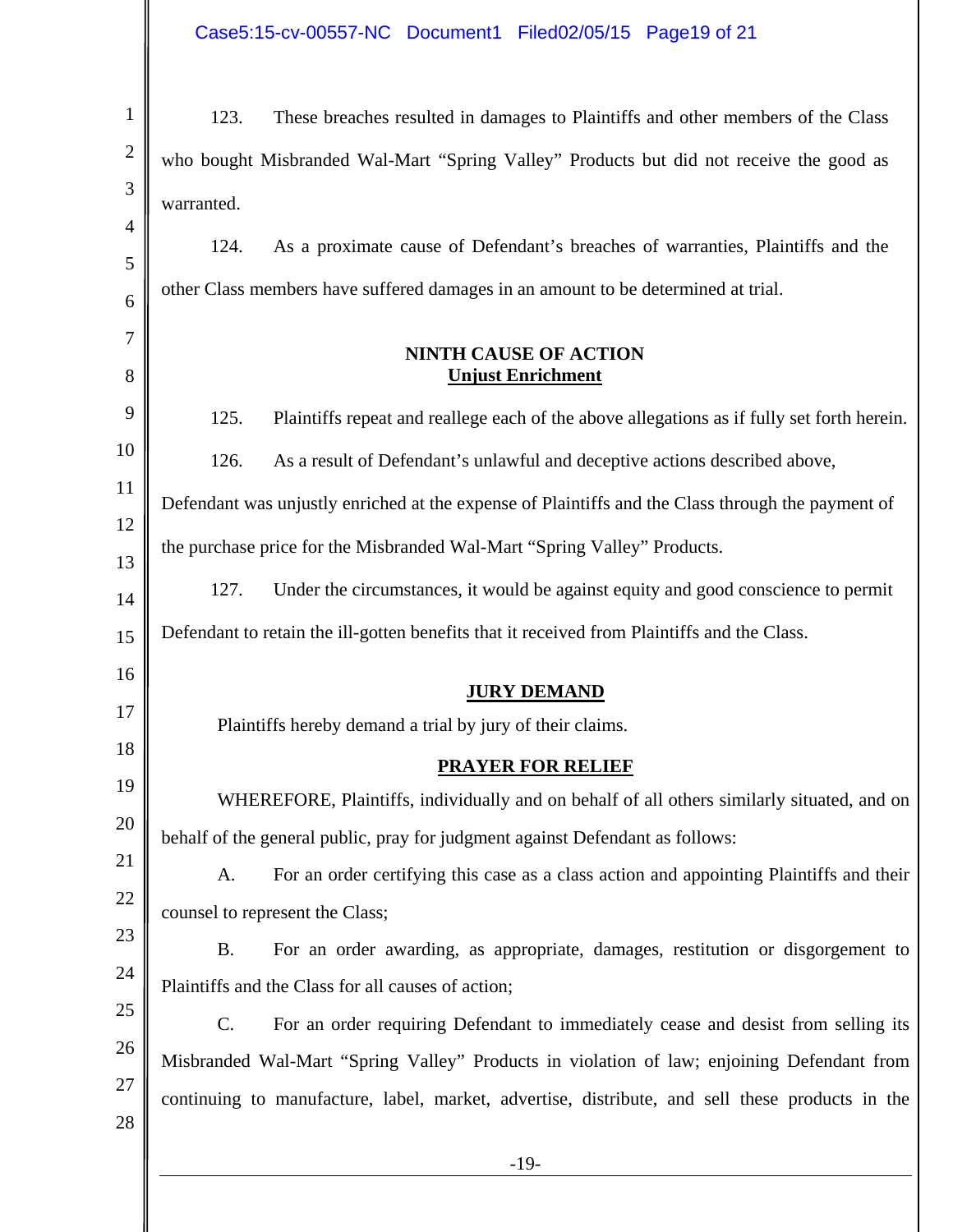# Case5:15-cv-00557-NC Document1 Filed02/05/15 Page20 of 21

| $\mathbf{1}$   |                                                                | unlawful manner described herein; and ordering Defendant to engage in corrective action; |  |  |
|----------------|----------------------------------------------------------------|------------------------------------------------------------------------------------------|--|--|
| $\mathbf{2}$   | For injunctive relief pursuant to Cal. Civ. Code § 1780;<br>D. |                                                                                          |  |  |
| 3              | For an order awarding attorneys' fees and costs;<br>Ε.         |                                                                                          |  |  |
| $\overline{4}$ | F.                                                             | For an order awarding punitive damages;                                                  |  |  |
| 5              | G.                                                             | For an order awarding pre-and post-judgment interest; and                                |  |  |
| 6              | H.                                                             | For an order providing such further relief as this Court deems proper.                   |  |  |
| $\overline{7}$ |                                                                |                                                                                          |  |  |
| 8              |                                                                | Dated: February 4, 2015                                                                  |  |  |
| 9              |                                                                | Respectfully submitted,                                                                  |  |  |
| 10             |                                                                | By: /s/ Pierce Gore<br>Ben F. Pierce Gore (SBN 128515)                                   |  |  |
| 11             |                                                                | <b>PRATT &amp; ASSOCIATES</b>                                                            |  |  |
| 12             |                                                                | 1871 The Alameda, Suite 425<br>San Jose, CA 95126                                        |  |  |
| 13             |                                                                | Telephone: (408) 429-6506<br>Fax: (408) 369-0752                                         |  |  |
| 14             |                                                                | pgore@prattattorneys.com                                                                 |  |  |
| 15             |                                                                | Charles J. LaDuca<br><b>CUNEO GILBERT &amp; LADUCA, LLP</b>                              |  |  |
| 16             |                                                                | 8120 Woodmont Avenue, Suite 810<br>Bethesda, MD 20814                                    |  |  |
| 17             |                                                                | Telephone: 202-789-3960<br>Facsimile: 202-589-1813                                       |  |  |
| 18             |                                                                | charles@cuneolaw.com                                                                     |  |  |
| 19             |                                                                | <b>Taylor Asen</b><br><b>CUNEO GILBERT &amp; LADUCA, LLP</b>                             |  |  |
| 20             |                                                                | 16 Court Street, Suite 1012<br>Brooklyn, NY 11241                                        |  |  |
| 21             |                                                                | Telephone: 202-789-3960<br>Facsimile: 202-589-1813                                       |  |  |
| 22             |                                                                | tasen@cuneolaw.com                                                                       |  |  |
| 23             |                                                                | Dewitt M. Lovelace<br>Valerie Lauro Nettles                                              |  |  |
| 24             |                                                                | LOVELACE AND ASSOCIATES, PA<br>12870 U.S. Hwy 98 West, Suite 200                         |  |  |
| 25             |                                                                | Miramar Beach, FL 32550<br>Telephone:<br>$(850) 837 - 6020$                              |  |  |
| 26             |                                                                | Facsimile:<br>$(850)$ 837-4093<br>dml@lovelacelaw.com                                    |  |  |
| 27             |                                                                |                                                                                          |  |  |
| 28             |                                                                |                                                                                          |  |  |
|                |                                                                | $-20-$                                                                                   |  |  |
|                |                                                                |                                                                                          |  |  |